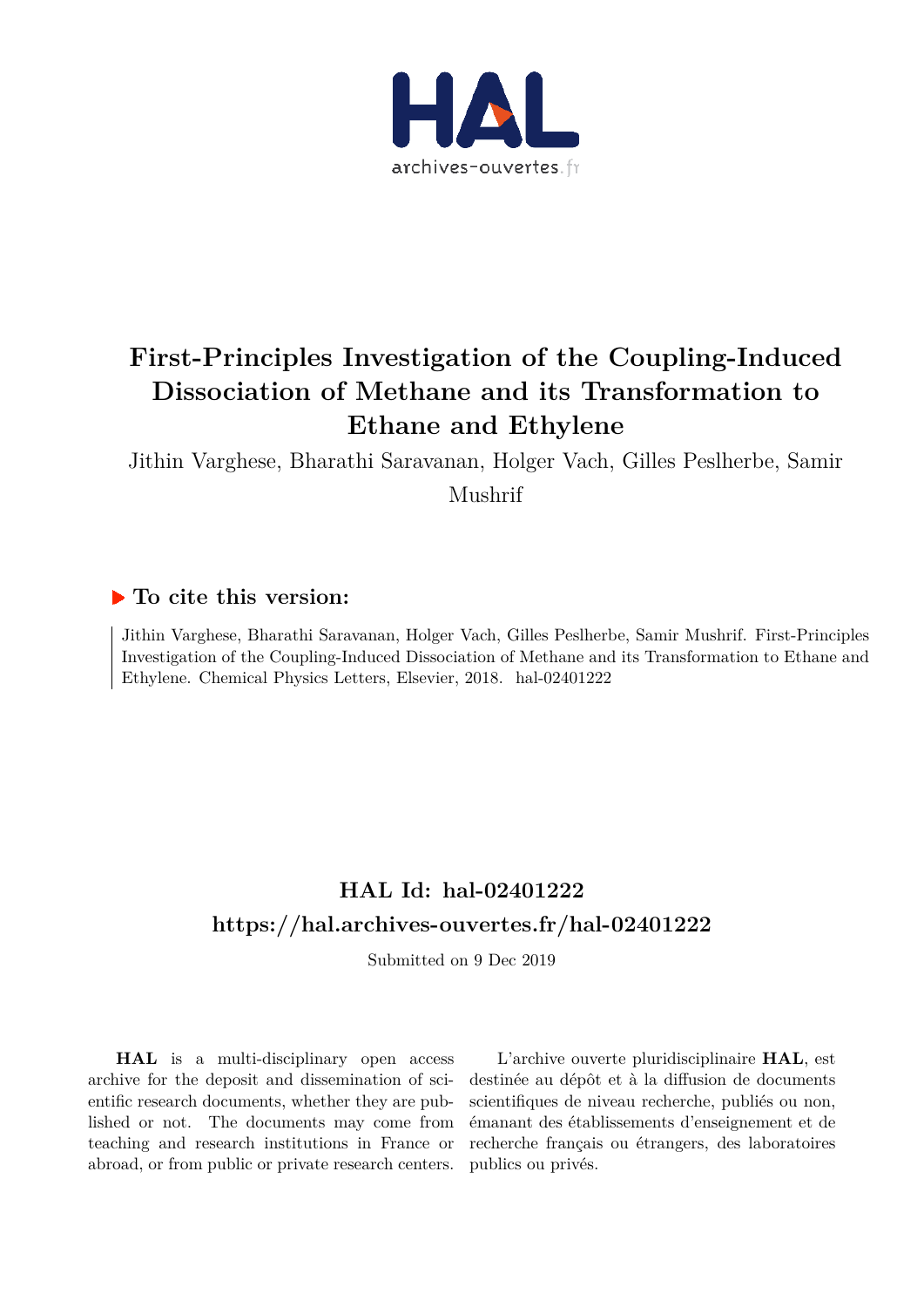# **First-Principles Investigation of the Coupling-Induced Dissociation of Methane and its Transformation to Ethane and Ethylene**

Jithin John Varghese,<sup>1,2</sup> Bharathi Saravanan,<sup>1</sup> Holger Vach,<sup>3</sup> Gilles H.

Peslherbe,<sup>4</sup> and Samir H. Mushrif<sup>1,5\*</sup>

<sup>1</sup> School of Chemical and Biomedical Engineering, Nanyang Technological University, 62 Nanyang Drive, Singapore 637459

<sup>2</sup> Cambridge Centre for Advanced Research and Education in Singapore (CARES) Ltd.,

Campus for Research Excellence and Technological Enterprise (CREATE), CREATE Tower, 1 CREATE Way, Singapore 138602

<sup>3</sup> Laboratoire de Physique des Interfaces et des Couches Minces, CNRS UMR-7647, Ecole Polytechnique, 91128 Palaiseau, France

<sup>4</sup> Centre for Research in Molecular Modelling and Department of Chemistry & Biochemistry, Concordia University, Montréal, Québec, H4B 1R6, Canada

<sup>5</sup> Department of Chemical and Materials Engineering, University of Alberta, 9211 - 116 St. NW, Edmonton, Alberta, T6G 1H9, Canada

\* Email: mushrif@ualberta.ca (SHM) Ph: +1 780-492-4872 Fax: +1 780-492-2881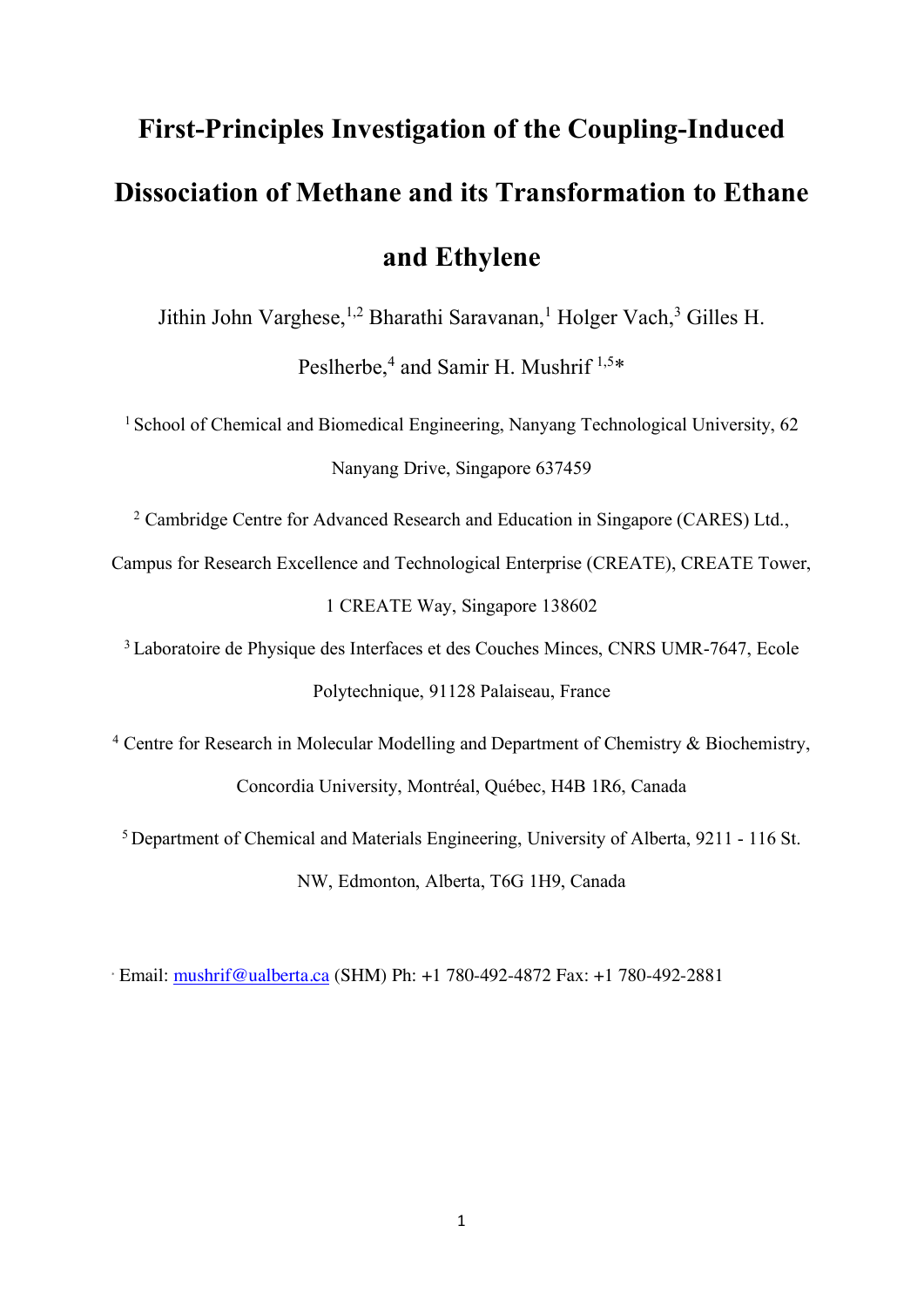#### **ABSTRACT**

Quantum chemical computations predict that compression of the methane dimer to an internuclear separation lower than 2 Å facilitates a concerted coupling and dissociation of C-H bonds of the molecules to form ethane/ethylene. In this bimolecular, concerted mechanism, ethane formation is accompanied by production of H radicals from each methane moiety that may further abstract hydrogen atoms to lead to ethylene formation. Alternatively, transformation to ethane and ethylene proceeds via stepwise molecular hydrogen elimination, with the first eliminated hydrogen molecule originating from one of the methane moieties, accompanied by an intermolecular hydrogen transfer, and the second originating from both methyl groups.

#### **1. INTRODUCTION**

Methane is the most abundant hydrocarbon in the universe and is part of many planetary systems, [1] making it a molecule of particular interest for astrophysicsts, astrochemists, and spectroscopists. [2] On earth, it exists in plentiful amounts in the form of resources like natural gas [3] and natural gas hydrates. [4] Its utilisation to make value added chemicals and larger hydrocarbons has been a challenge to industrial chemists and the catalysis community. [5] Being the smallest hydrocarbon, it is also a prototype polyatomic molecule to investigate hydrocarbon chemistry and reaction dynamics, making it a favourite amongst theoretical and physical chemists as well. [6]

Weak dispersion or van der Waals forces have been shown to define the interaction of small non-polar alkanes like methane. [7, 8] Interaction between methane molecules and the formation of dimers which are weak van der Waal's complexes have been the subject of numerous investigations. [7, 9-14] It is typically accepted that these non-covalent interactions are best understood using high level electronic structure methods that include electron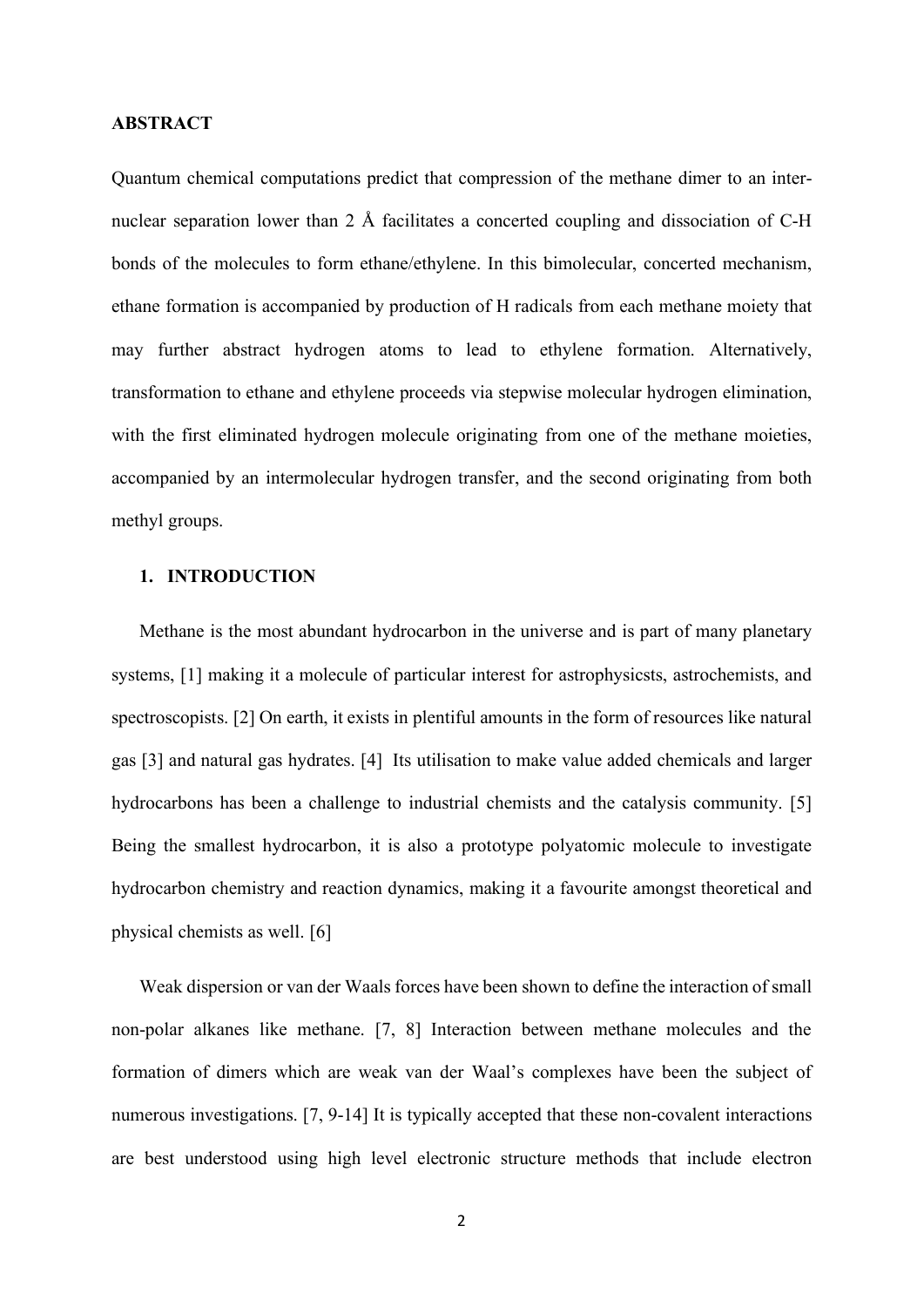correlation such as coupled cluster theory with up to (pertubative) triple excitations CCSD(T) together with sufficiently large basis sets, and by applying suitable corrections. [13] The potential energy curve of the methane dimer obtained using second order Møller–Plesset (MP2) perturbation theory [15] or CCSD(T) methods is characterised by a shallow well with a long range attractive tail on one side and a steeply rising head on the other. [11] The interaction energy of methane molecules in the dimer is estimated to be  $1.6-2.4 \text{ kJ}$  mol<sup>-1</sup> with an equilibrium separation of 3.6 Å to 3.7 Å. [10, 11] Many computational investigations aimed at obtaining an accurate description of the inter-molecular potential energy surface (PES) of the homo-dimer of methane, dimers with other small molecules (SiH<sub>4</sub>, CCl<sub>4</sub>, etc.) and of small alkanes. The PES is crucial to investigate their dynamical, fluid and condensed phase properties. [16, 17]

In spite of the vast literature on the homo-dimer of methane, characterisation of the PES of the methane dimer at inter-nuclear distances much shorter than the equilibrium separation has not been reported. Moreover, methane molecules are known to dissociate and recombine into larger hydrocarbons at extremely high pressures and temperatures, such as those existing in the interior of planets. [18-20] The mechanism of such dissociation and formation of larger hydrocarbons involving mechanical impact and collision of methane molecules may be bimolecular. The conversion of methane to ethane, ethylene, ethyne, benzene and so on in noncatalytic pyrolysis processes is believed to proceed by its unimolecular dissociation to form CH3 radicals. [21] These radicals couple to form ethane from which ethylene and other hydrocarbons may be formed. [21] Meanwhile, a bimolecular concerted mechanism for the dissociation and coupling of methane molecules has not been reported in the literature. Here, we present a concerted 'coupling-induced dissociation reaction' pathway with transition states (TSs) and energetics for the dissociation of strong C-H bonds of methane and its direct transformation to ethane and ethylene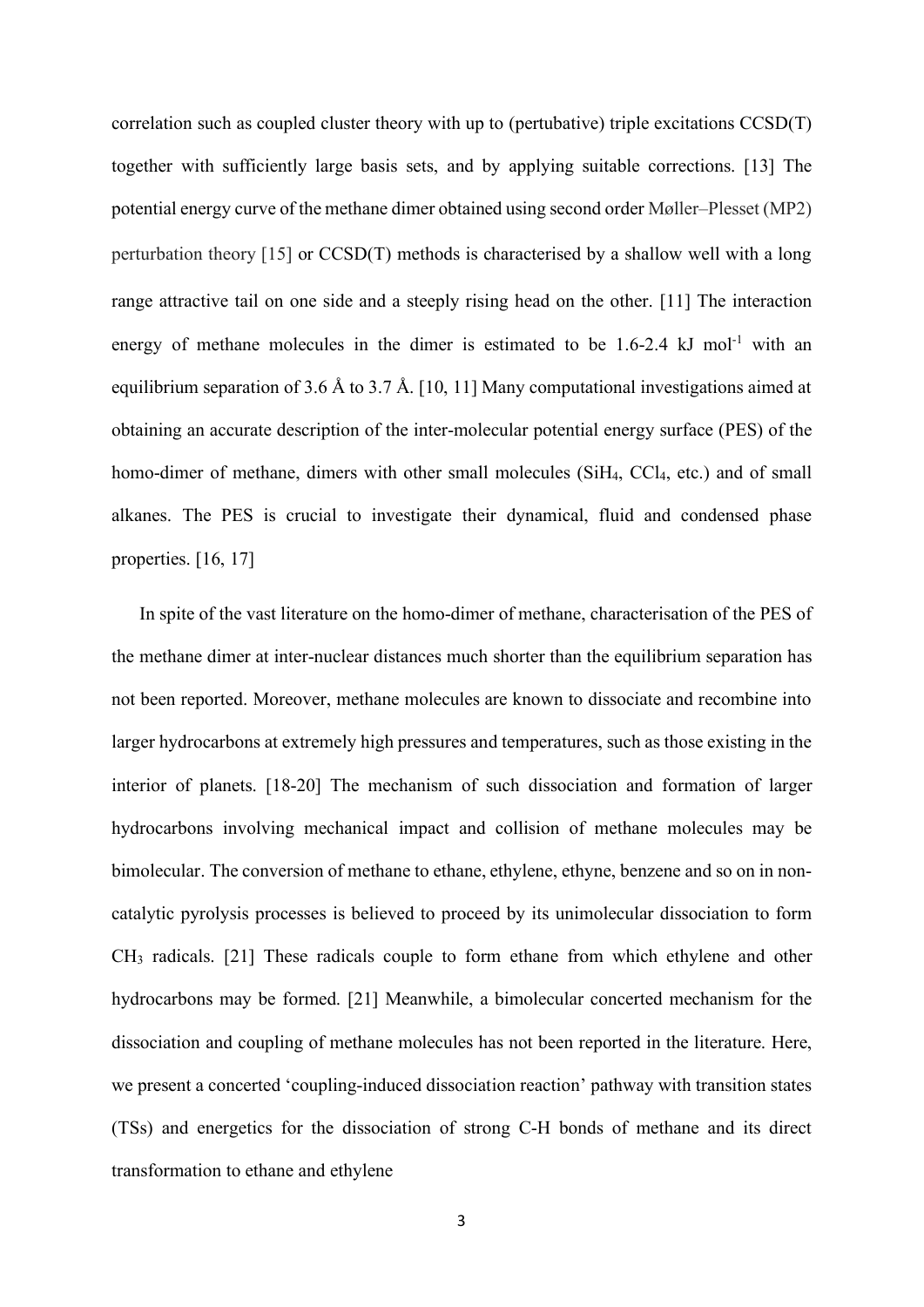#### **2. COMPUTATIONAL METHODS**

The geometry of the methane dimer in the  $D_{3d}$  configuration [11] was optimised using second-order Møller–Plesset (MP2) perturbation theory and the augmented correlationconsistent aug–cc–pVTZ basis set, [22] with the GAUSSIAN 09 package. [23] The potential energy of the methane dimer for C-C distances between 1.6 Å and 3.7 Å was also calculated by constrained geometry optimisation. A tight convergence criterion for the geometry and wavefunction was employed in all calculations. Energies were subsequently recalculated for the optimised structures using the coupled cluster with single, double, and (pertubative) triple excitations CCSD(T) method and the aug-cc-pVTZ basis set to obtain the potential energy curves shown in Fig. 1. The counterpoise correction method of Boys and Bernardi [24] was adopted to correct for basis set superposition error (BSSE). Molecular structures and vibrational modes were visualised and analysed using GaussView 05. [25] All values reported from our calculations are electronic energies unless specified otherwise.

Transition state (TS) searches were performed using UMP2/aug-cc-pVTZ and the existence of a single imaginary frequency in the vibrational frequency analysis confirmed the TS nature of the stationary point. The TSs were further connected to reactants and products by intrinsic reaction coordinate (IRC) calculations. Since UCCSD(T) is suggested to be the most accurate among the single reference computational methods, [26] energies were recalculated with UCCSD(T)/aug-cc-pVTZ. The activation enthalpies and free energies were estimated within the rigid rotor-harmonic oscillator approximation based on UMP2 geometries and harmonic frequencies at temperatures of 300 K and 1250 K, with the UCCSD(T)//UMP2/augcc-pVTZ potential energies.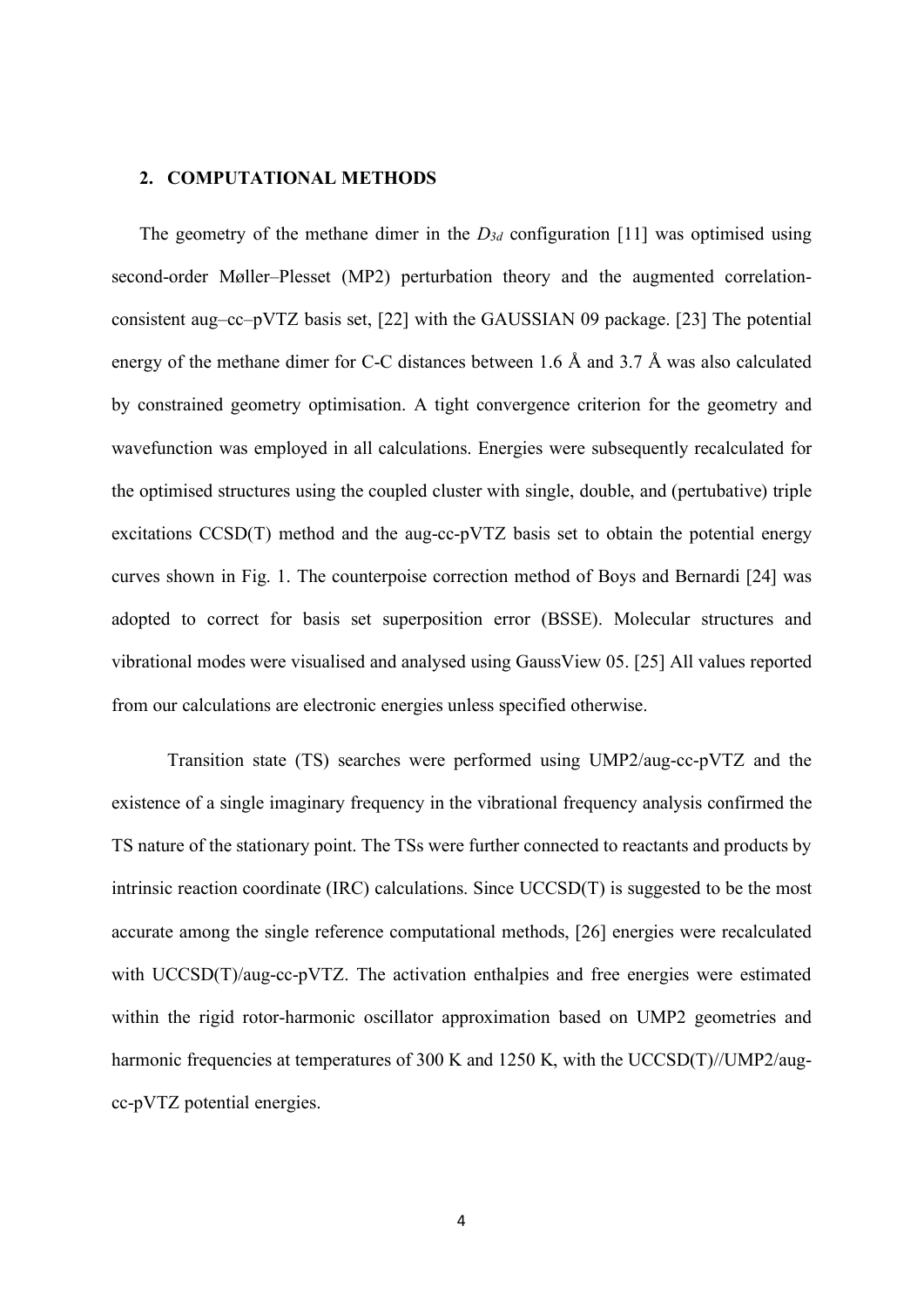#### **3. RESULTS AND DISCUSSION**

#### **3.1.Relaxed Methane Dimer Along the C-C Distance Coordinate**

The MP2 and CCSD(T)//MP2 potential energy curves of the methane dimer in the *D3d* configuration, with the hydrogen atoms in a staggered arrangement, [11,27] as a function of the C-C distance are shown in Fig.S1 of the Supplementary Information. All the C-H bonds in the molecules were fully relaxed, allowing them to stretch and bend. The same curves are shown in Fig.1a with energy values relative to the methane dimer.



**Fig. 1 a)** Counterpoise corrected CCSD(T)//MP2/aug-cc-pVTZ and MP2/ aug-cc-pVTZ potential energy curves of the methane dimer with all C-H bonds relaxed. Potential energies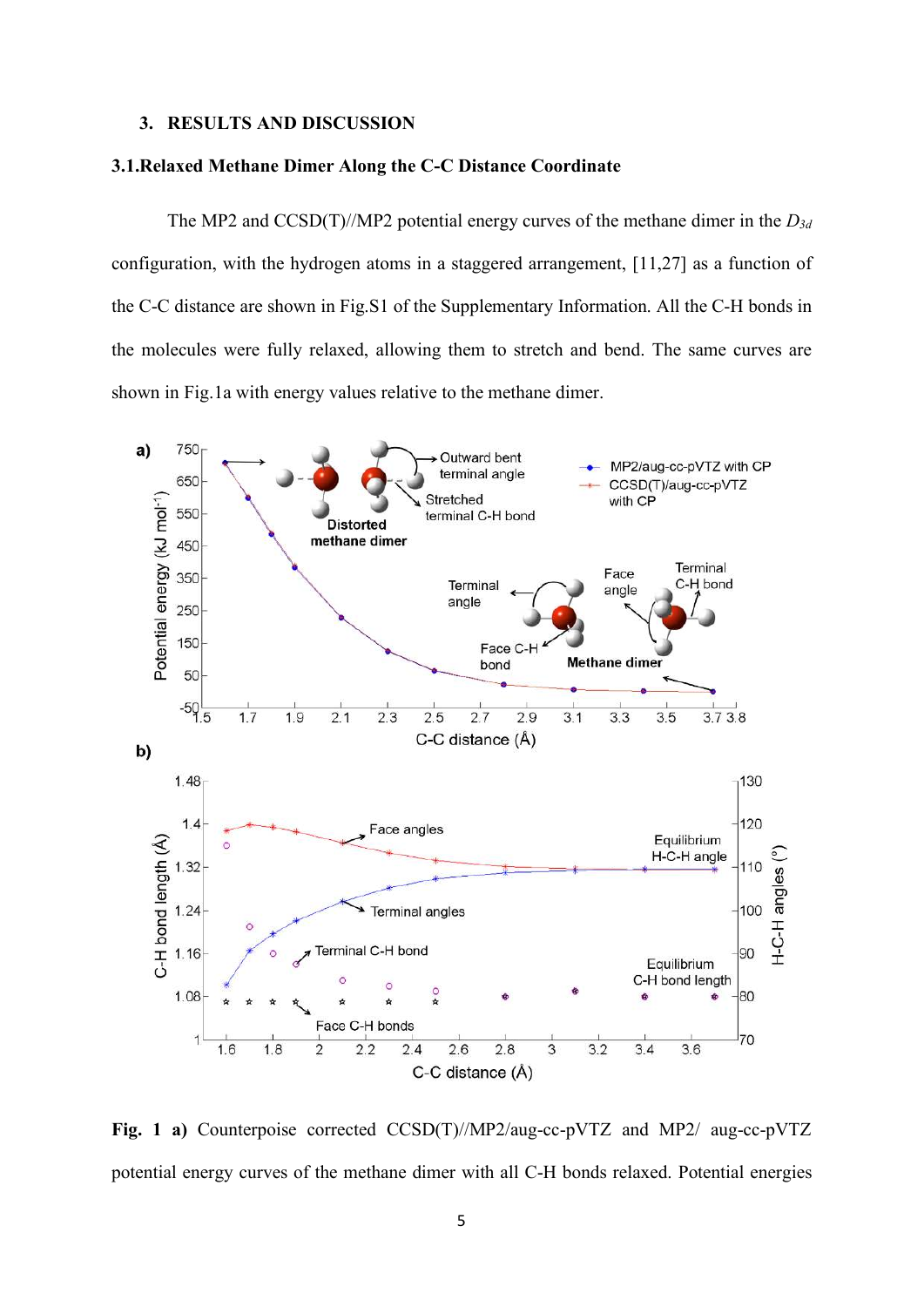are relative to that of the dimer at a C-C equilibrium distance of 3.7 Å. The structures corresponding to the dimer at C-C distances of 3.7 Å and 1.6 Å are also shown depicting the terminology used in the text for different bonds and angles. **b)** Variation of the terminal and face C-H bond distances (left axis) and H-C-H angles (right axis) in the methane molecules of the dimer along the C-C distance coordinate from the MP2/aug-cc-p-VTZ optimised structures.

These curves are nearly identical with negligible difference in the calculated relative energies. This suggests that the accuracy of the MP2 method is comparable to that of the CCSD(T) method for the range of C-C distances investigated here. However, MP2 and UMP2 methods have been shown to be inefficient compared to more advanced multi reference methods in the region of the C-H bond dissociation.[26] The potential energy rises steeply for inter-nuclear separations smaller than 2.5 Å. Further details regarding this PES and its characteristics are presented in section S2.1 of the Supplementary Information. Methane dimer structures along the C-C distance coordinate are characterised by significant deformation of both methane molecules from their original tetrahedral geometry. Structures corresponding to the distorted dimer at a C-C distance of 1.6 Å and the equilibrium dimer at 3.7 Å are presented in Fig.1a along with the definitions of the terminal and face angles and bonds.

The H-C-H angles and the C-H bonds of the two molecules along the C-C distance coordinate are presented in Fig.1b. The terminal C-H bonds are significantly stretched at C-C distances shorter than 2 Å while the remaining C-H bonds shrink only slightly. The face angles increase from the equilibrium value of  $109.5^\circ$  as the CH<sub>3</sub> fragments open up to minimise repulsions between the hydrogen atoms facing each other. As a result, the terminal angles have values lower than the equilibrium value as the face C-H bonds rotate outwards (away from the other molecule), as shown in Fig. 1. The terminal C-H bond lengths of 1.36 Å for the dimer structure at a C-C distance of 1.6 Å suggest that the latter can be viewed as a precursor of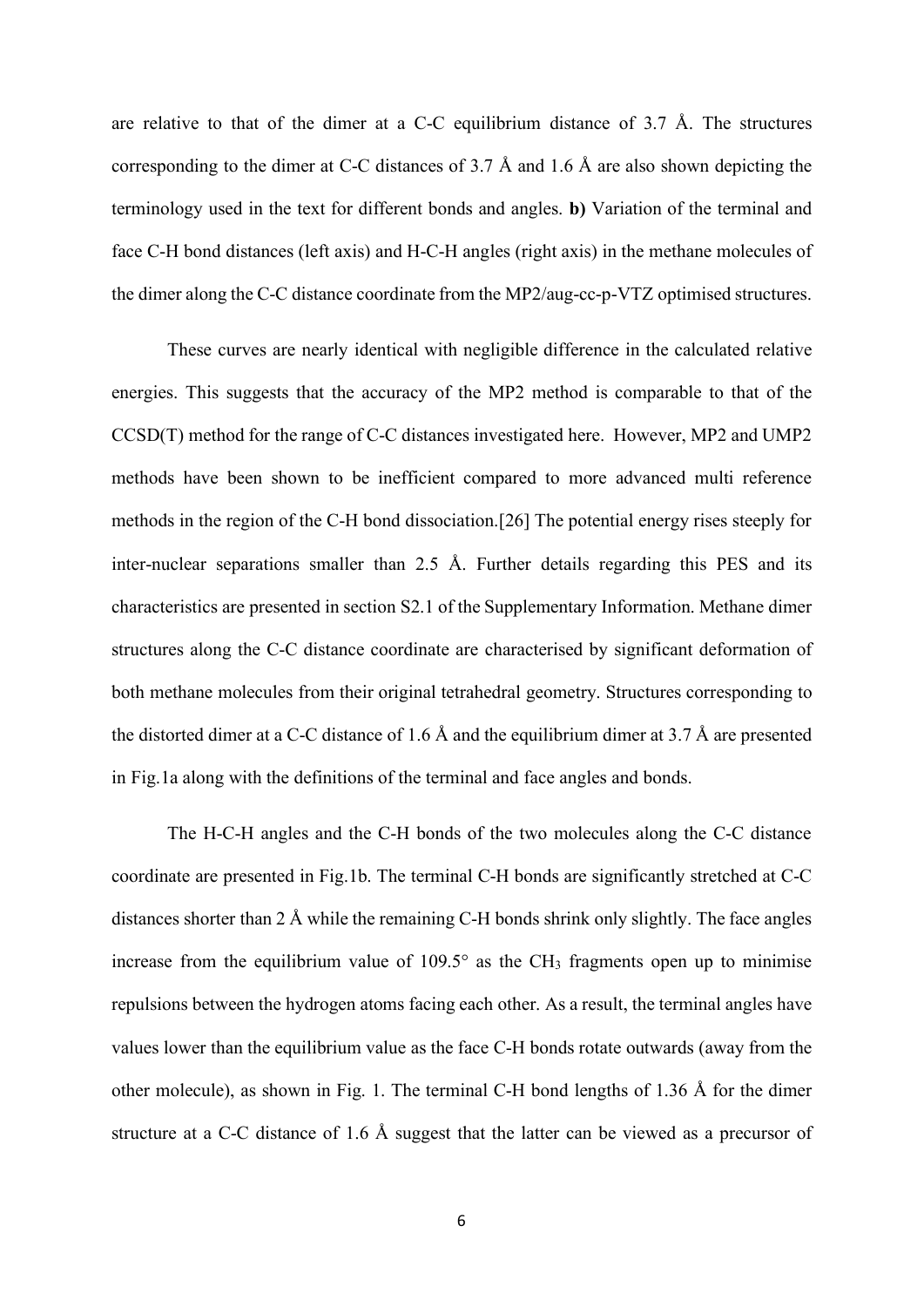coupling-induced dissociation of the molecules, a pathway that may open up upon high-speed collisional impact or in extreme conditions of pressure and temperature.

#### **3.2.Coupling-induced Dissociation of Methane Molecules to Form Ethane and Ethylene**

To investigate the coupling-induced dissociation mechanism, a transition state search was performed, starting with the distorted dimer structure at the C-C distance of  $\sim$ 1.6 Å. The UMP2/aug-cc-pVTZ method was found to compare well with the UCCSD/aug-cc-pVTZ method in identifying transition state geometries and activation energy barriers. The details of the comparison are provided in section S2.2 of the Supplementary Information. Hence, for the remainder of this article, the reported geometries are obtained using the UMP2/aug-cc-pVTZ calculations, while the potential energies reported are from the UCCSD(T)/aug-cc-pVTZ calculations on the UMP2 optimised geometries.

The TSs obtained for C-C coupling and the intrinsic reaction coordinate (IRC) tracing the descent on either side of the TS are depicted in Fig. 2. The terminal C-H bonds of both methane molecules in TS1 are stretched to 1.75 Å at a C-C distance of 1.66 Å. The atomic motion corresponding to the imaginary-frequency mode of the TS further suggests that the dissociation of the terminal C-H bonds of both methane molecules is concerted with the coupling of the two molecules. The products of this reaction pathway are ethane  $+2$  H radicals, which may additionally serve as intermediates in the formation of ethylene and two hydrogen molecules via an additional transition state TS2, as shown in Fig. 2. The IRC along the product side of TS2 (Fig. 2) shows abstraction of one hydrogen from each CH<sub>3</sub> fragment by each of the two eliminated terminal hydrogens and further coupling of the two carbon centres to form ethylene and two hydrogen molecules.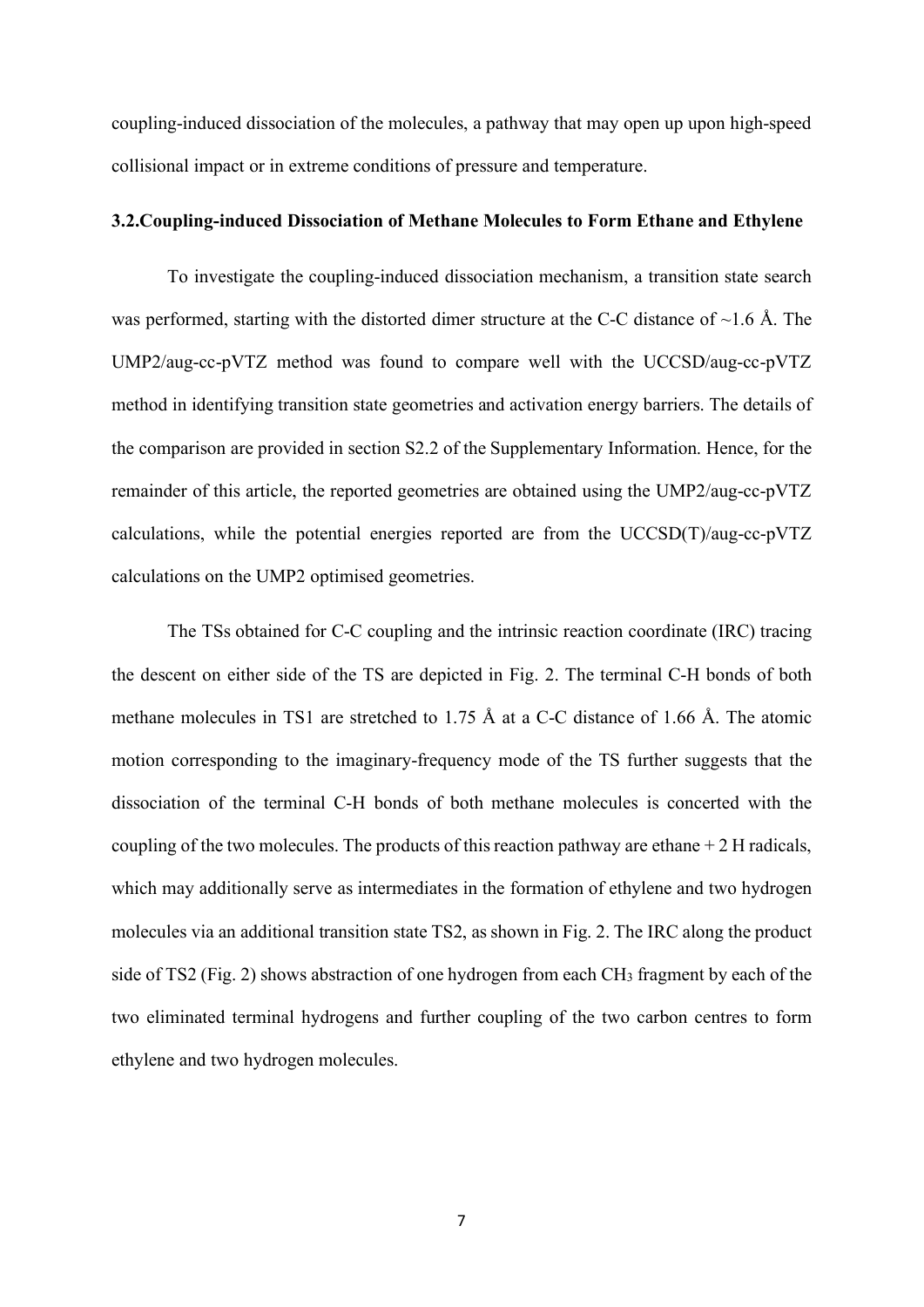

**Fig. 2** Reaction profile for the coupling induced dissociation of the terminal C-H bonds of the two methane molecules, via transition state TS1, leading to formation of ethane and the subsequent dissociation to form ethylene via TS2. Points along the intrinsic reaction coordinate profile are shown as solid blue lines with circular markers and the dashed lines depict extrapolation to the optimised minima on either side of the TS. Important bond and angle parameters at the TSs are also indicated. The reported energy values are obtained using the UMP2/aug-cc-pVTZ method, relative to the methane dimer.

The UCCSD(T)//UMP2/aug-cc-pVTZ energy barrier for the bimolecular couplinginduced transformation of the methane dimer into ethane or ethylene via TS1 shown in Fig. 2 is 614.8 kJ mol<sup>-1</sup>, while the corresponding activation enthalpy barrier at 300 K ( $\Delta H^{\dagger}_{300K}$ ) is 579.2 kJ mol<sup>-1</sup>. The formation of ethane and two hydrogen radicals is endoergic by 532.2 kJ mol<sup>-1</sup> ( $\Delta H_{r,300K}$  = 493.9 kJ mol<sup>-1</sup>) while the formation of ethylene and two hydrogen molecules from the intermediate, ethane + 2 H, is exoergic by 289.9 kJ mol<sup>-1</sup> ( $\Delta H_{r,300K}$  = -292.9 kJ mol<sup>-1</sup>). Although UCCSD(T) is suggested to be the ideal single reference method for calculation of activation energies of systems involving C-H bond cleavage, [26] the T1 diagnostics [28] on the UCCSD(T) calculations suggest that further improvement in accuracy is possible with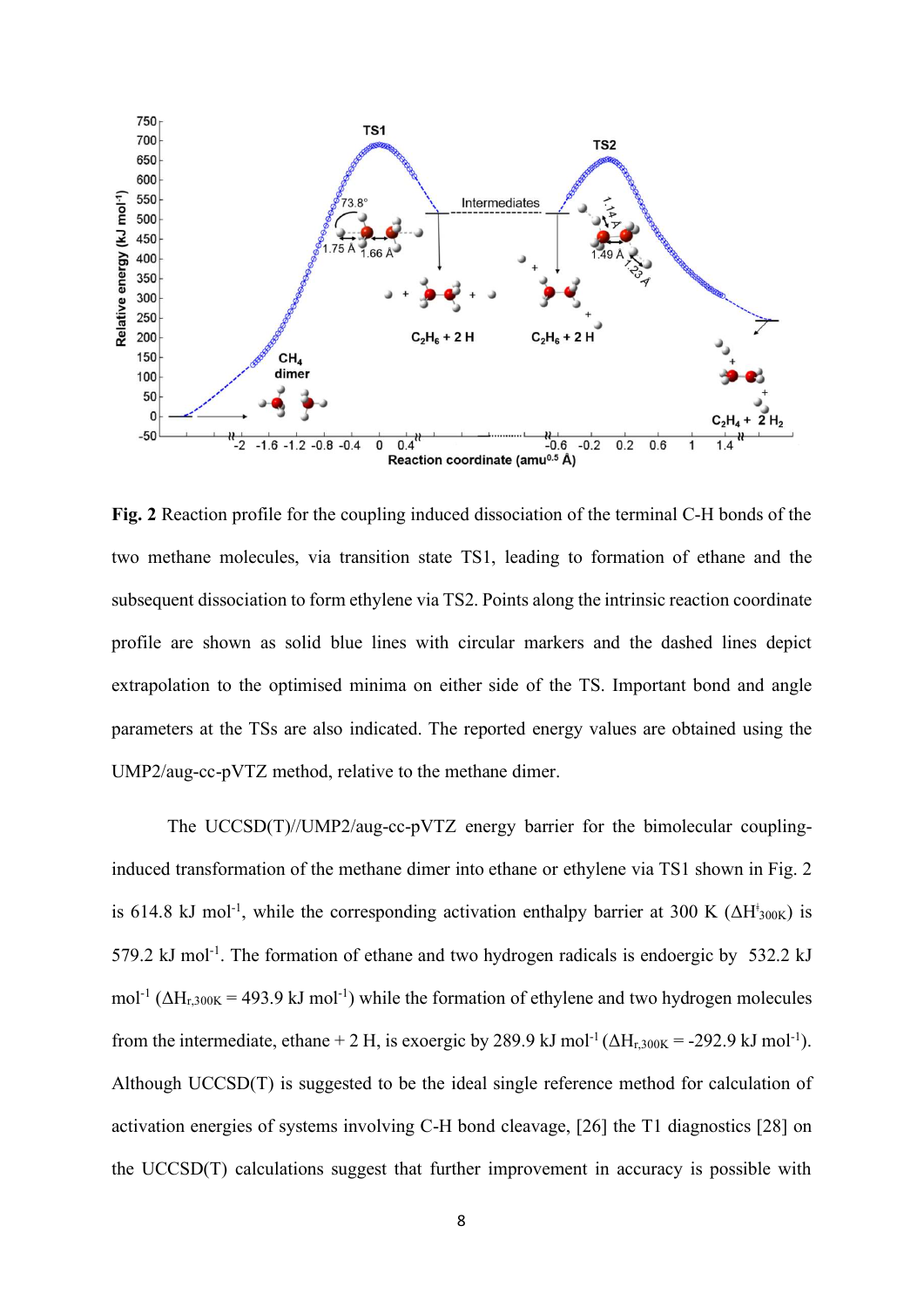multireference computational methods. The details regarding this analysis are also presented in section S2.2 of the Supplementary Information.

In the pyrolysis of methane, the formation of ethane in the gas phase is typically expected to be the result of unimolecular dissociation of methane into methyl radicals, which subsequently couple to yield ethane. Based on the active thermochemochemical table (ATcT) thermochemical network (TN) analysis, for methane to form  $CH_3 + H$  at 298.15 K, the bond dissociation enthalpy (BDE) is reported to be 438.9 kJ mol<sup>-1</sup> and for CH<sub>3</sub> to form CH<sub>2</sub> + H it is reported to be 463.1 kJ mol-1. [29] For gas phase radical reactions such as these, the activation energy barriers are nearly the same as the BDE. [30] In this context, the activation barrier for the direct formation of ethane by the concerted mechanism via TS1 is higher than that of the pyrolysis pathway and is a possible explanation as to why this concerted pathway may not be observed under typical pyrolysis conditions.

The particularly high energy barrier for this bimolecular coupling-induced dissociation pathway via TS1 is due to the strong repulsion between the molecules and the distortion required from their equilibrium structures along the C-C distance coordinate. According to Bickelhaupt and co-workers, [31,32] a reaction barrier has contributions from the activation strain or the deformation of the reacting molecules and the interaction energy between the molecules along the reaction coordinate. This forms the basis of their "Activation Strain" model for chemical reactivity which gives fundamental insights into the nature and origins of the activation barriers in different reactions. [32] The energy penalty for the deformation of each methane molecule along the IRC is calculated with reference to the undistorted equilibrium methane molecule as

 $E_{Def} = E_{(CH4 D)} - E_{(CH4 E)}$  (1)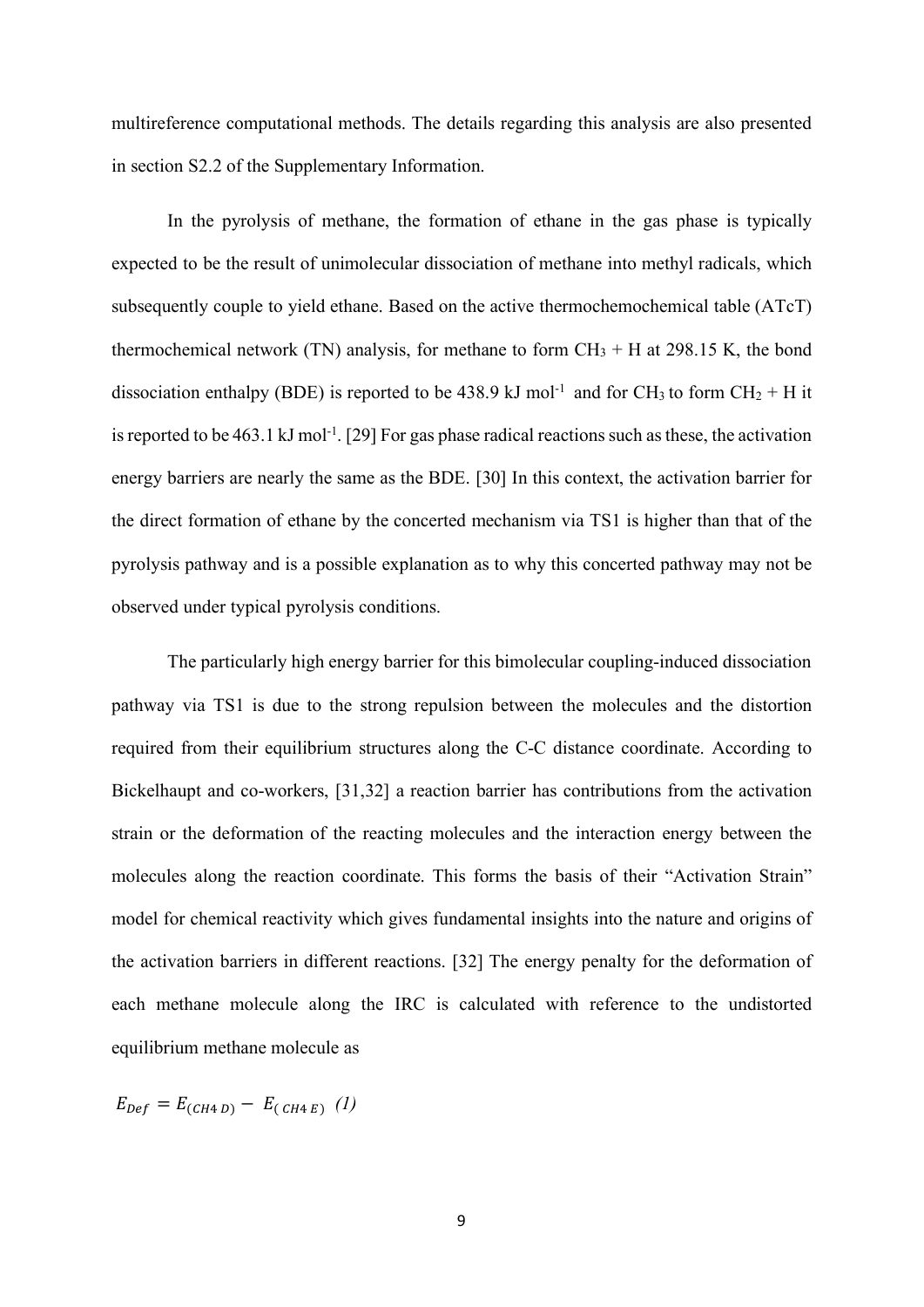where  $E_{(CH4 D)}$  is the energy of one of the deformed molecules in the dimer and  $E_{(CH4 E)}$  is the energy of the optimised equilibrium methane molecule. The interaction energy between the molecules is calculated as

$$
E_{int} = E_{(CH4\ dimer)} - 2 \times E_{(CH4\ D)} (2)
$$

where  $E_{(CH4\ dimer)}$  is the energy of the optimised dimer at a given C-C distance and  $E_{(CH4\ D)}$ is the energy of one of the fragments in the dimer configuration. The deformation energy of each molecule and the interaction energy along the IRC are reported in Table 1. The deformation energy of each methane molecule is observed to increase rapidly from 81.3 kJ mol<sup>-1</sup> at an IRC value of -0.74 amu<sup>0.5</sup> Å to 331.9 kJ mol<sup>-1</sup> at the TS. The interaction energy between the two fragments on the other hand is  $174.3 \text{ kJ}$  mol<sup>-1</sup> at the IRC value of -0.74 amu<sup>0.5</sup> Å and decreases along the IRC, becoming negative at the TS. This reflects a transition from repulsive to attractive interactions. Thus, large deformation of the molecules and severe repulsion between the fragments are involved in this mechanism of bimolecular direct transformation of methane to ethane/ ethylene.

Table 1 Deformation Energy (E<sub>def</sub>) of One of the Methane Molecules and Interaction Energy (Eint) Between the Two Molecular Fragments Along the Intrinsic Reaction Coordinate Leading to TS1 as Shown in Fig. 2.

|                            |                                   |                                   | Relative $\Delta E_{def}$ | Relative $\Delta E_{int}$ |
|----------------------------|-----------------------------------|-----------------------------------|---------------------------|---------------------------|
| IRC (amu <sup>0.5</sup> Å) | $E_{def}$ (kJ mol <sup>-1</sup> ) | $E_{int}$ (kJ mol <sup>-1</sup> ) | $(kJ \text{ mol}^{-1})$   | $(kJ \text{ mol}^{-1})$   |
| $-0.74$                    | 81.3                              | 174.3                             | 0.00                      | 0.0                       |
|                            |                                   |                                   |                           |                           |
| $-0.59$                    | 127.2                             | 178.1                             | 45.88                     | 3.8                       |
|                            |                                   |                                   |                           |                           |
| $-0.44$                    | 180.1                             | 166.9                             | 98.80                     | $-7.4$                    |
|                            |                                   |                                   |                           |                           |
| $-0.30$                    | 233.9                             | 131.5                             | 152.67                    | $-42.8$                   |
|                            |                                   |                                   |                           |                           |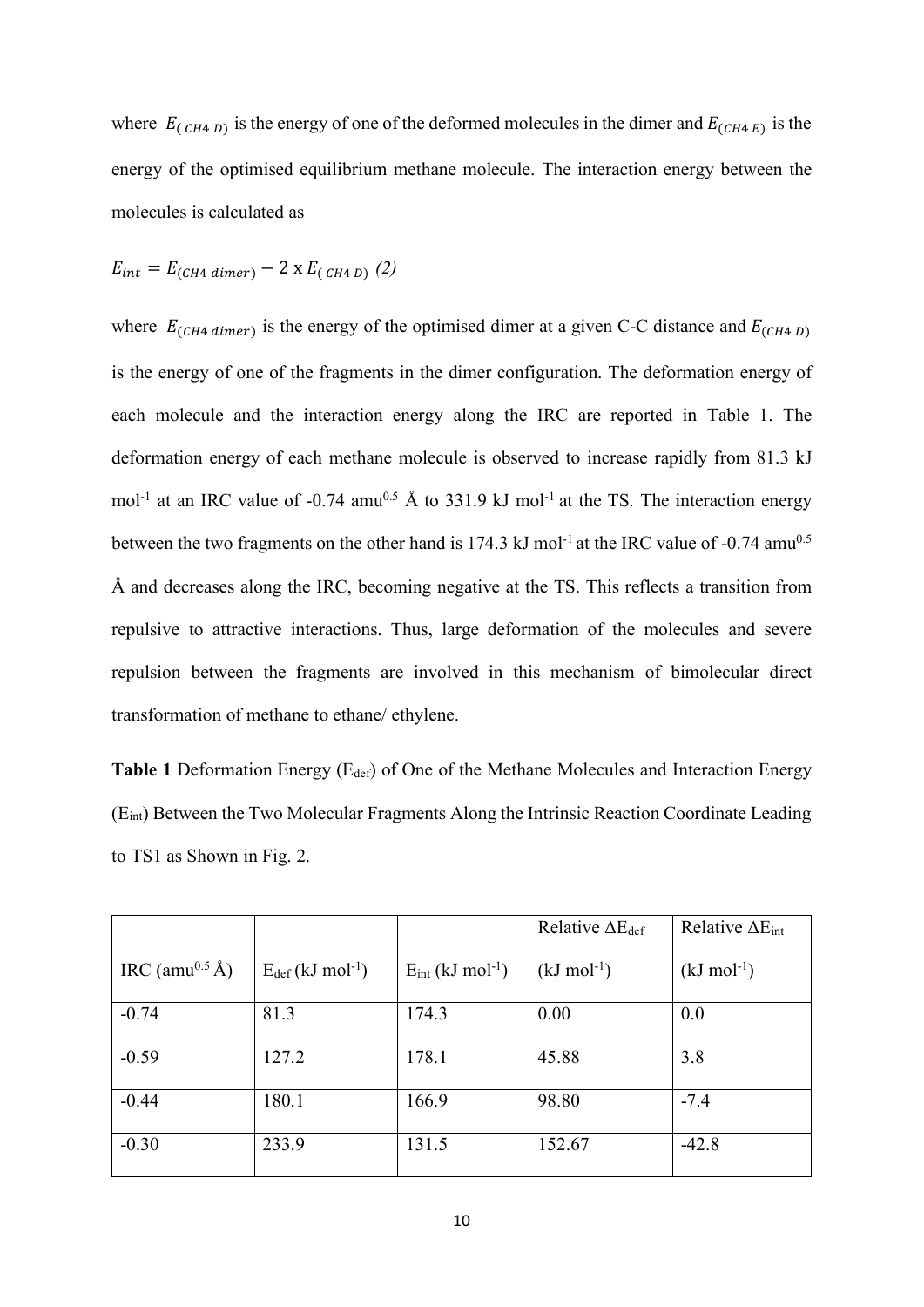| $-0.15$ | 285.0 | 59.7           | 203.69 | $-114.6$ |
|---------|-------|----------------|--------|----------|
| TS1     | 331.9 | 517<br>$-J1.7$ | 250.59 | $-226.0$ |

Realistic high-energy collisional impact of methane molecules may involve a nonsymmetric approach and highly distorted non-equilibrium geometries, unlike those presented here. Finite temperature molecular dynamics simulations are ideal to investigate such scenarios. To investigate the validity of the proposed mechanism in the event of non-idealised collision scenarios, we simulated the collision and coupling induced dissociation of methane using *ab initio* molecular dynamics (AIMD) simulations with the meta-dynamics algorithm [33]. Details regarding the computational methodology adopted for these simulations and a note on the inherent deficiencies of the methodology are provided in section S1 of the Supplementary Information. The AIMD-meta-dynamics simulations of the coupling induced dissociation of two methane molecules also demonstrate the direct formation of ethane and two hydrogen radicals through a potential saddle point structure resembling TS1, which is shown in Fig.2. The highly distorted structure resembling the TS1 structure is shown in Fig.S3a of the Supplementary Information and the trajectory is provided as supplementary movie S1.

## **3.3.Alternate Pathway for the Coupling-induced Dissociation of Methane Molecules to Form Ethane and Ethylene**

When the approach of the methane molecules is not head-on and symmetrical, the formation of ethane may proceed via a non-symmetric TS, in a methylene radical-like pathway with elimination of a hydrogen molecule from one of the methane molecules, as shown in Fig.3. This elimination proceeds with simultaneous transfer of hydrogen from the methane molecule to the methylene radical. The energy barrier for this coupling-induced transformation of two methane molecules into ethane and a hydrogen molecule via TS3 (shown in Fig. 3) is calculated to be 523.8 kJ mol<sup>-1</sup> ( $\Delta H^{\dagger}_{300K}$  = 492.9 kJ mol<sup>-1</sup>). AIMD-Metadynamics simulations of the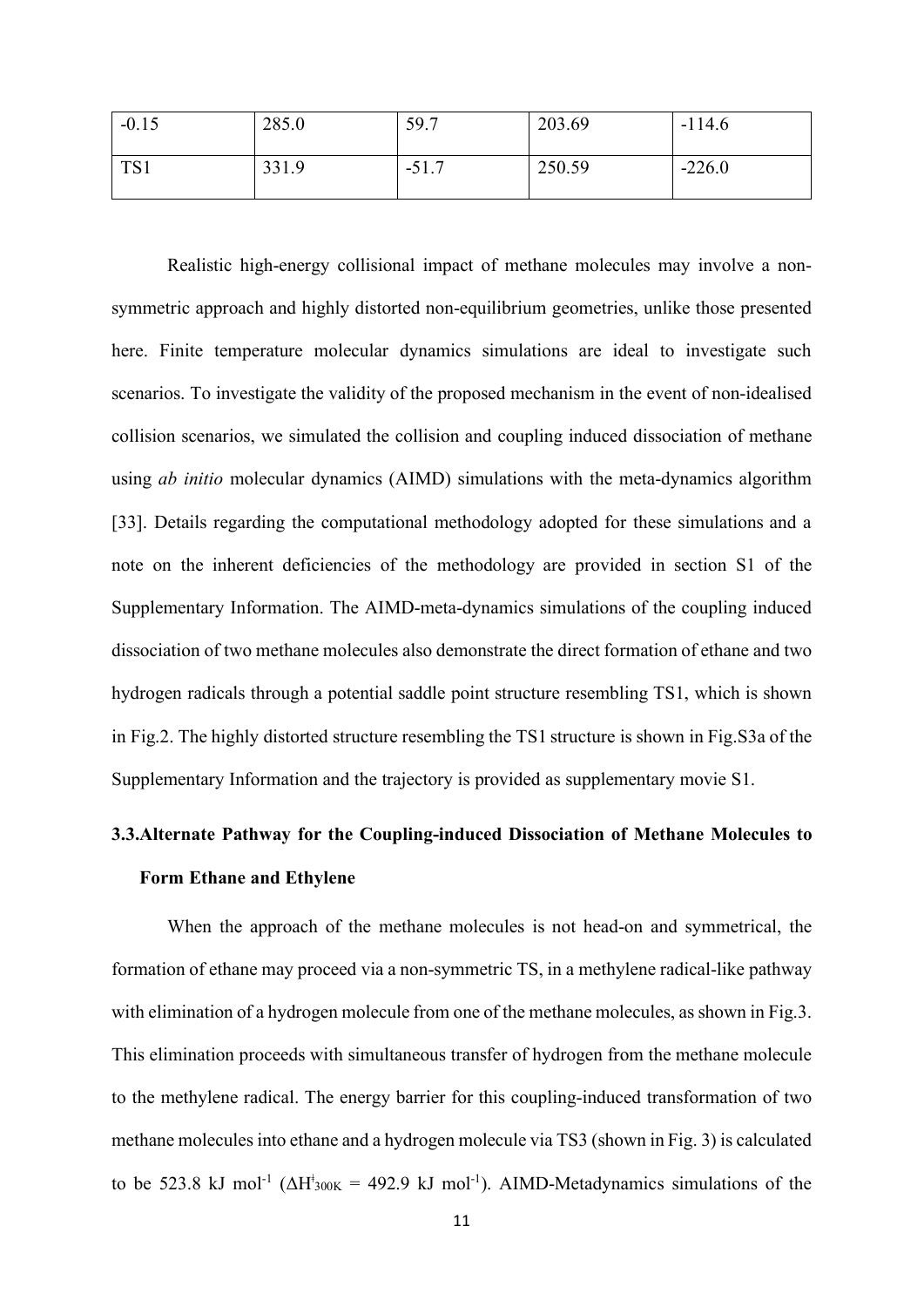coupling induced dissociation of two methane molecules also demonstrate the direct formation of ethane and a hydrogen molecule through a potential saddle point structure resembling TS3, which is shown in Fig.3. This structure is shown in Fig.S3 of the Supplementary Information and the trajectory is provided as supplementary movie S2.



**Fig. 3**. Reaction profile for the formation of ethane by elimination of a hydrogen molecule from one of the methane molecules, transfer of a hydrogen atom from the other methane to the one undergoing  $H_2$  elimination and concerted coupling of the two methane molecules (left). The subsequent dehydrogenation of ethane to form ethylene in a direct un-assisted dehydrogenation mechanism via transition state TS4 and in a hydrogen assisted dehydrogenation mechanism via TS5 are shown to the right. Points along the intrinsic reaction coordinate profile are shown as solid black, blue, and red lines with circular markers and the dashed lines depict extrapolation to the optimised minima on either side of the TSs. The reported energy values are obtained using the UMP2/aug-cc-pVTZ method, relative to the equilibrium methane dimer. Important bond parameters at the TSs are indicated in the figure.

Ethane formed in the above pathway can undergo further dehydrogenation to form ethylene and an additional hydrogen molecule via two different pathways. When dehydrogenation of ethane proceeds with no assistance from the first eliminated hydrogen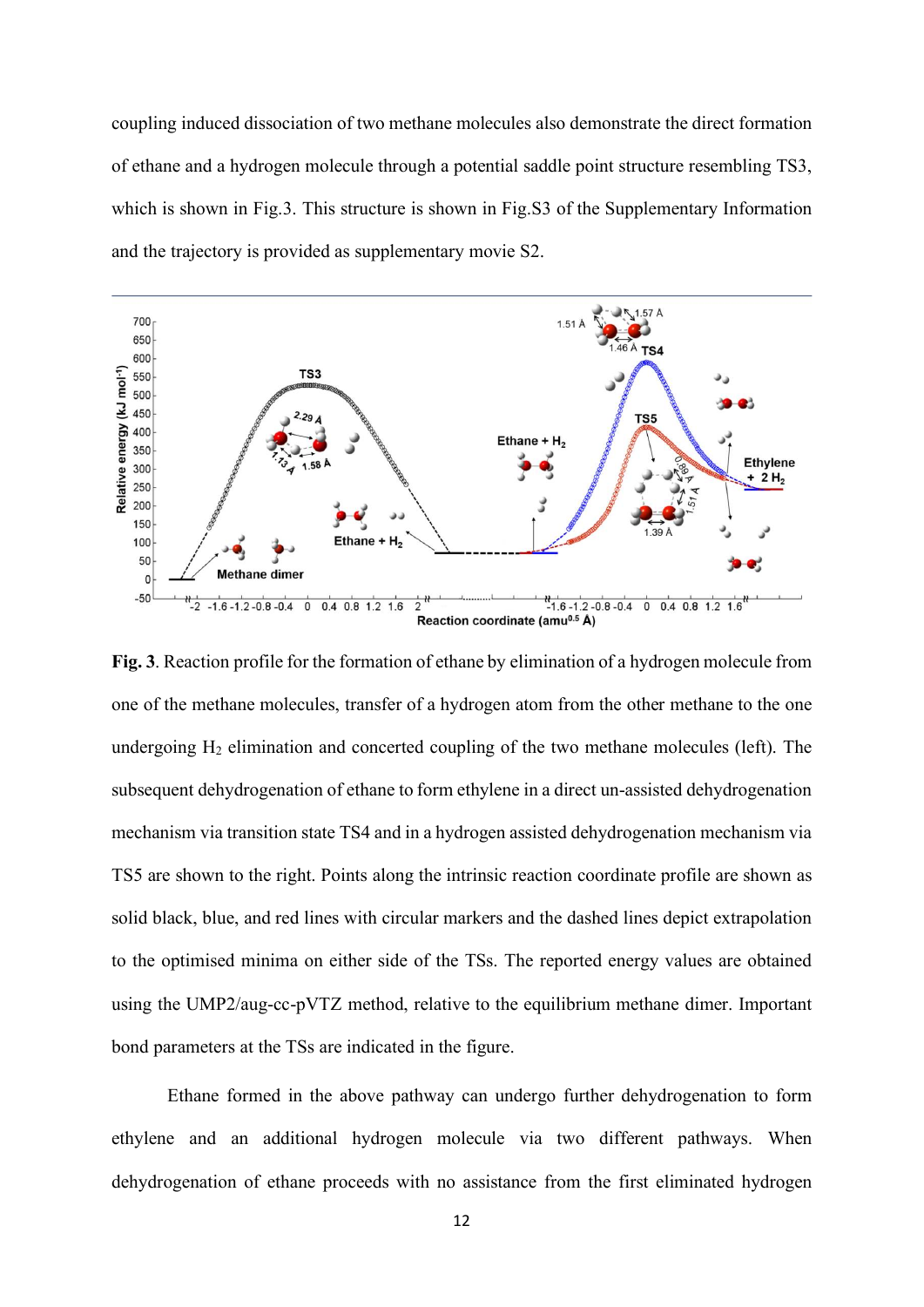molecule, the additional hydrogen molecule is generated via TS4, as shown in Fig. 3. The energy barrier for the dehydrogenation in this pathway is 511.3 kJ mol<sup>-1</sup> ( $\Delta H^{\dagger}_{300K}$  = 484.8 kJ mol<sup>-1</sup>). Since elimination of two hydrogens from the same CH<sub>3</sub> moiety of ethane is energetically unfavourable, dehydrogenation proceeds via elimination of one hydrogen atom from each CH<sup>3</sup> moiety of ethane. ATcT TN analysis gives the bond dissociation enthalpy for the first C-H bond of ethane, i.e. the barrier for formation of  $CH_3CH_2$ , as  $421.7 \text{ kJ}$  mol<sup>-1</sup> at 298.15 K. [29] Subsequent C-H bond activation has a barrier of  $452.61 \text{ kJ}$  mol<sup>-1</sup> for the formation of CH<sub>3</sub>CH, while the barrier for the formation of  $CH_2CH_2$  is much lower at 150.59 kJ mol<sup>-1</sup>. [29] Thus, the additional hydrogen molecule generated along the pathway via TS4 has its hydrogen atoms originating from each CH3 moiety of ethane.

Ethane formed from methane dimer dehydrogenation may also undergo dehydrogenation assisted by the first eliminated hydrogen molecule via TS5 as shown in Fig.3. Each hydrogen atom of the previously eliminated hydrogen molecule abstracts one hydrogen each from the two CH3 moieties of ethane to form two hydrogen molecules. The energy barrier for dehydrogenation via this pathway is significantly lower, at 345.1 kJ mol<sup>-1</sup> ( $\Delta H^{\dagger}_{300K}$  = 322.6 kJ mol<sup>-1</sup>), than the energy barrier for the unassisted dehydrogenation at 511.3 kJ mol-1 ( $\Delta H<sup>†</sup> <sub>300K</sub>$  $= 484.8$  kJ mol<sup>-1</sup>). The presence of hydrogen is known to have a favourable impact during pyrolysis of methane as the decomposition of methane in the presence of molecular hydrogen starts at temperatures around 700-800°C while pure methane does not decompose at temperatures lower than 1000 °C. [34]

All pathways characterised for the formation of ethane and ethylene from two methane molecules and their energy barriers are summarised in Fig. 4. The two different sets of reaction paths discussed earlier are 1) bimolecular coupling- induced direct dissociation of the two molecules via TS1 and TS2 to form ethane and ethylene, respectively; 2) bimolecular couplinginduced dissociation via TS3 to form ethane and its dehydrogenation to form ethylene. Figure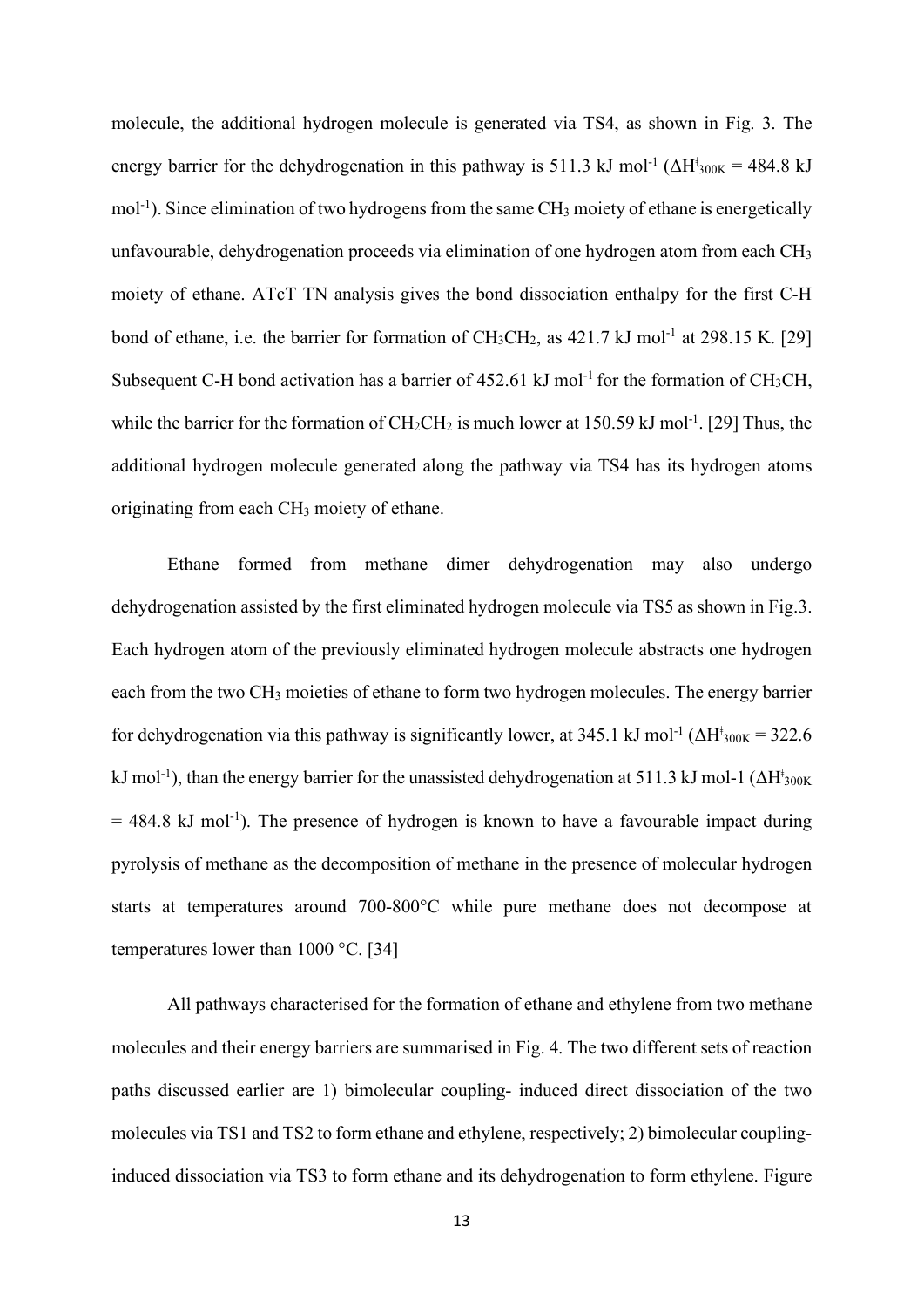4 shows that the formation of ethane and H2 is energetically more favourable compared to ethylene and two H2 molecules.



**Fig. 4.** Pathways characterised for the transformation of two methane molecules to ethane and ethylene. The transition states (TSs) for each pathway and the energy barriers relative to the equilibrium methane dimer obtained using the UCCSD(T)//UMP2/aug-cc-pVTZ combination is shown.

The energetics of the different reaction pathways shown in Fig. 4 are collected in Table 2, along with the activation free energy barrier and free energy change for each pathway at temperatures of 300 K and 1250 K to shed light on the thermodynamics and kinetics of the processes. The activation free energy barrier for the direct bimolecular coupling-induced dissociation of methane and formation of ethane and ethylene is observed to increase by over 100 kJ mol-1 when the temperature increases from 300 K to 1250 K. But the formation of ethylene becomes thermodynamically more favourable at 1250 K compared to 300 K, although the change in free energy is still positive. The activation free energy barrier for the formation of ethane and  $H_2$  via TS3 is much lower than that for the formation of ethylene and 2  $H_2$  via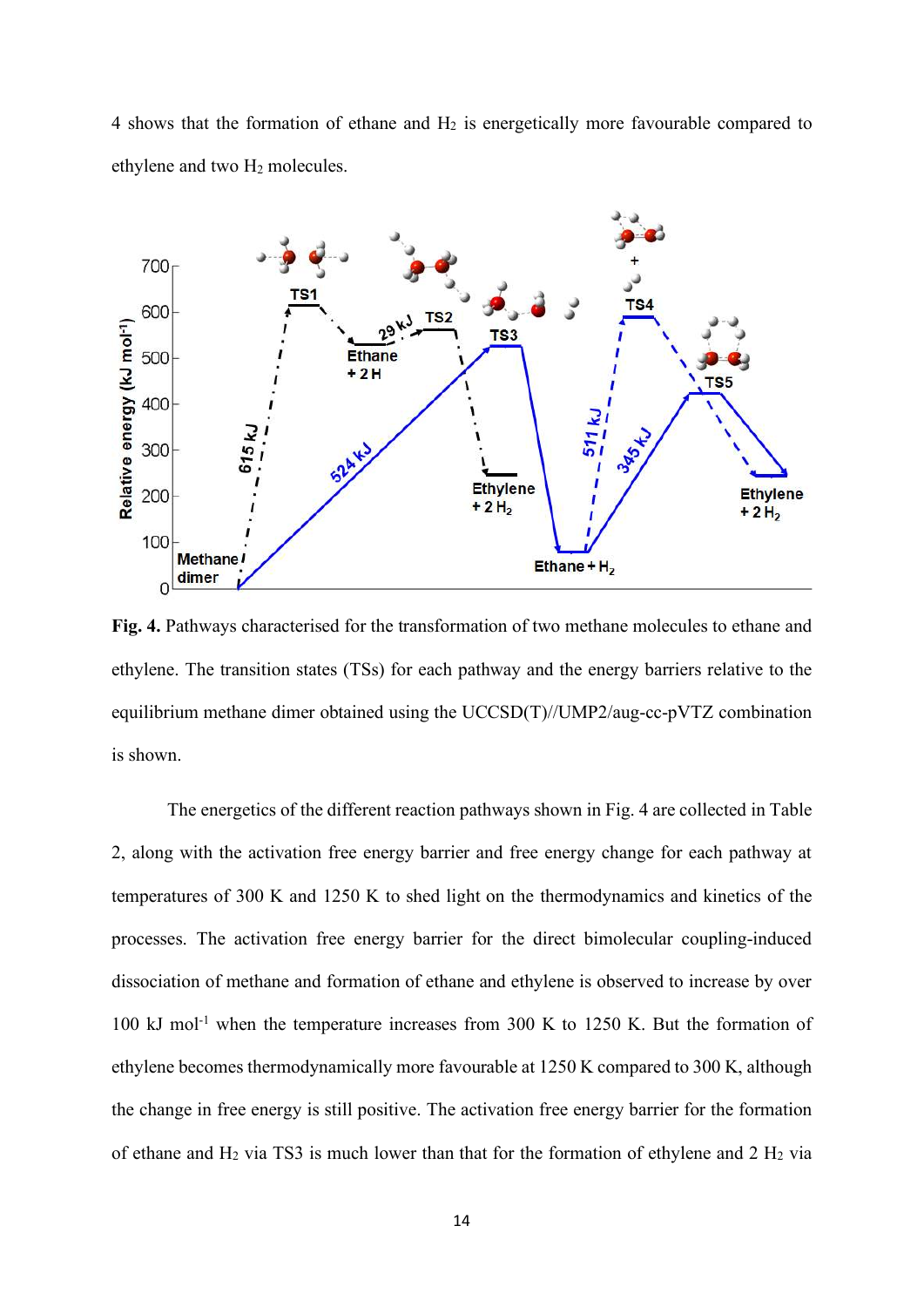TS1 and TS2, irrespective of the temperature. Additionally, formation of ethane is thermodynamically more favourable than formation of ethylene. The thermodynamic trends for the transformation of methane to ethane and ethylene are in agreement with those reported in the literature. [34,35] Similarly, the transformation of ethane to ethylene, although not spontaneous, is more favourable at higher temperatures. From Table 2, it can be deduced that stepwise transformation of methane via ethane is the most favourable pathway for formation of ethylene from methane.

**Table 2** Energetics of Transformation of Two Methane Molecules to Ethane and Ethylene via Different Reaction Pathways.

| Reaction pathway                                                      | $E^*$ (kJ | $\Delta E$ (kJ | $\Delta G^{\dagger}_{300K}$ | $\Delta G_{300K}$ (kJ | $\Delta G^{\dagger}$ 1250K | $\Delta G_{1250K}$      |
|-----------------------------------------------------------------------|-----------|----------------|-----------------------------|-----------------------|----------------------------|-------------------------|
|                                                                       | $mol-1$ ) | $mol-1$ )      | $(kJ \text{ mol}^{-1})$     | $mol-1$ )             | $(kJ \text{ mol}^{-1})$    | $(kJ \text{ mol}^{-1})$ |
| Via TS1 (2 CH <sub>4</sub> $\rightarrow$                              | 614.8     | 532.2          | 612.6                       | 486.5                 | 717.1                      | 448.7                   |
| $C_2H_6 + 2H$                                                         |           |                |                             |                       |                            |                         |
| Via TS1, TS2 (2 CH <sub>4</sub>                                       | 614.8     | 242.6          | 612.6                       | 189.1                 | 717.1                      | 113.9                   |
| $\rightarrow$ C <sub>2</sub> H <sub>4</sub> + 2 H <sub>2</sub> )      |           |                |                             |                       |                            |                         |
| Via TS3 (2 CH <sub>4</sub> $\rightarrow$                              | 523.9     | 77.9           | 511.3                       | 73.8                  | 560.4                      | 97.1                    |
| $C_2H_6 + H_2$                                                        |           |                |                             |                       |                            |                         |
| Via TS4 (C <sub>2</sub> H <sub>6</sub> + H <sub>2</sub> $\rightarrow$ | 511.3     | 165.1          | 492.2                       | 113.8                 | 513.4                      | 9.9                     |
| $C_2H_4 + 2H_2$                                                       |           |                |                             |                       |                            |                         |
| Via TS5 (C <sub>2</sub> H <sub>6</sub> + H <sub>2</sub> $\rightarrow$ | 345.1     | 165.1          | 345.8                       | 113.6                 | 431.7                      | 9.3                     |
| $C_2H_4 + 2H_2$                                                       |           |                |                             |                       |                            |                         |

#### **4. CONCLUSIONS**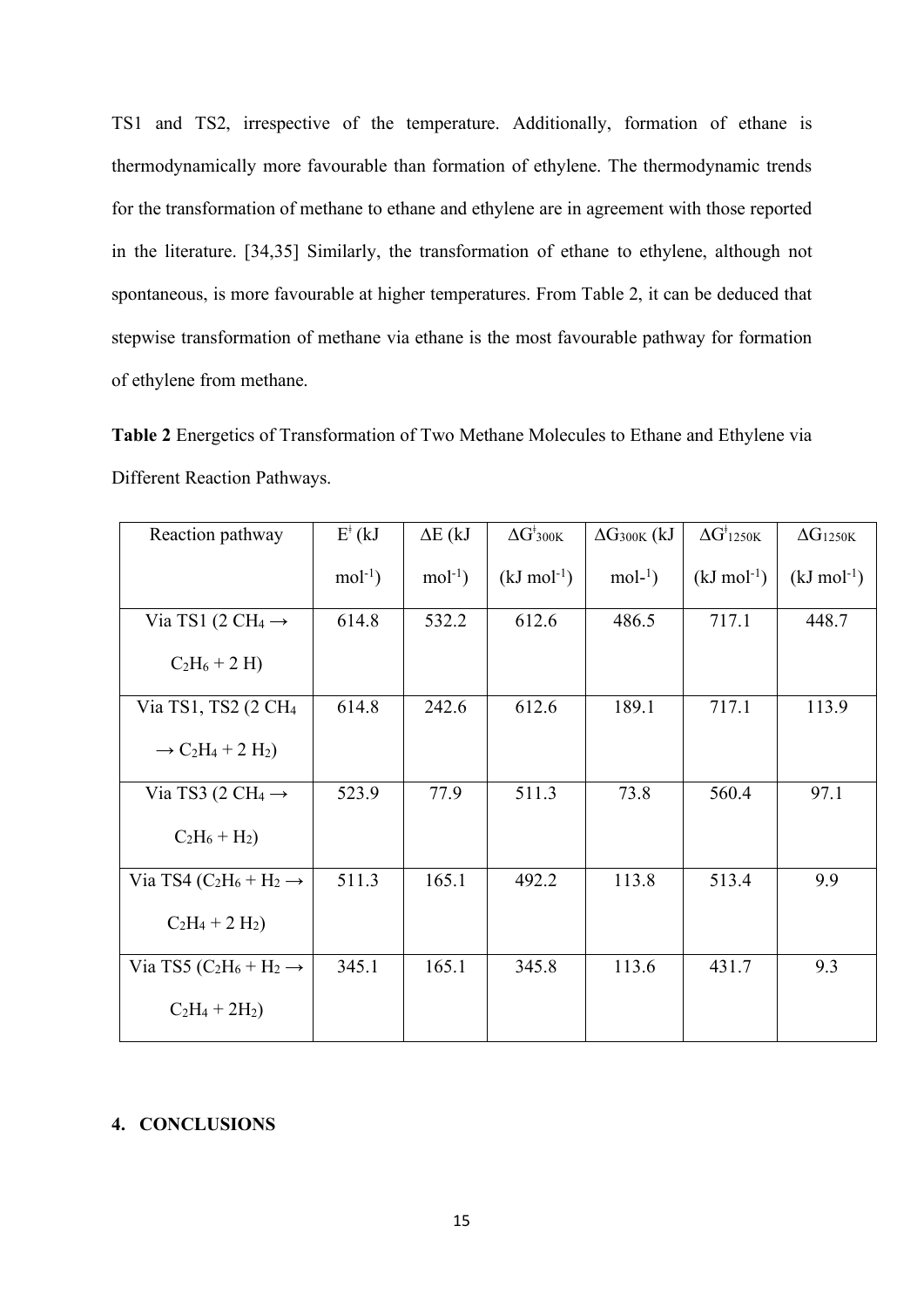Compression of the methane dimer, bringing methane molecules closer together than the equilibrium dimer separation of  $\sim$ 3.7 Å, may result in bimolecular coupling-induced dissociation of the two methane molecules and their transformation to ethane or ethylene. One of the pathways implicates coupling-induced dissociation of the terminal C-H bonds of both methane molecules and results in the formation of ethane and two hydrogen radicals. Further transformation to ethylene and two hydrogen molecules involves abstraction of hydrogen atoms from each CH3 moiety by the hydrogen radicals. The energy barrier for this transformation mechanism is relatively high due to the strong repulsion between the molecules along the line of approach.

The coupling-induced transformation of two methane molecules to form ethane may also proceed via molecular hydrogen elimination from one of the methane molecules accompanied by intermolecular transfer of a hydrogen atom. The energy barrier along this pathway is lower than that for the pathway involving the elimination of terminal hydrogen atoms of both molecules. Ethane may be further dehydrogenated to form ethylene via two pathways: 1) without assistance from the initially released hydrogen molecule, where the additional hydrogen molecule is formed from one hydrogen atom coming from each CH<sub>3</sub> fragment of ethane, and 2) with assistance from the eliminated hydrogen molecule, where the initially released hydrogen molecule splits and abstracts one hydrogen atom from each CH3 fragment. The hydrogen-assisted dehydrogenation of ethane has an activation barrier much lower than that for the non-assisted pathway. The formation of ethylene and two hydrogen molecules is not spontaneous, but becomes more favourable at high temperatures above 1250 K.

The mechanisms reported here may be those implicated in the conversion of methane to larger hydrocarbons in the interior of planets, including earth. At high temperatures and pressures, mechanical impact of the molecules may cause their compression and coupling, as discussed above. Further *ab initio* molecular dynamics simulations and molecular beam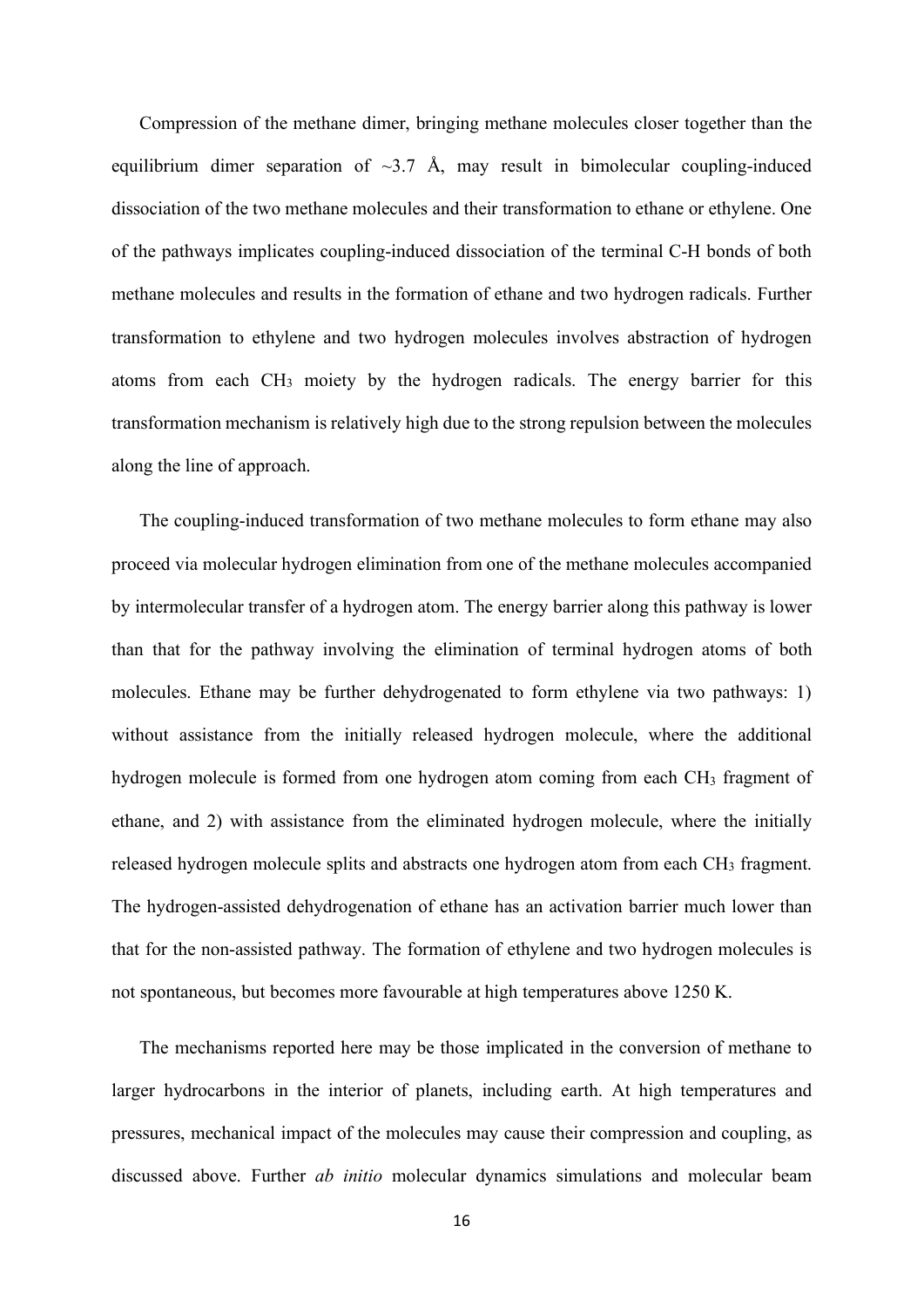experiments may shed more light on the product distribution and controlling factors in high speed collision of methane molecules.

#### **SUPPLEMENTARY MATERIAL**

Supplementary information file contains details regarding computational methods used in the *ab initio* molecular dynamics and meta-dynamics investigation of the coupling induced dissociation of methane molecules along with the suitability of such methods, discussion on the dimer energy profile and the effect of basis set superposition errors, rationale for the use of UCCSD(T)//UMP2/aug-cc-pVTZ method for calculating activation barriers and reaction energies, discussion on the direct transformation of the methane dimer to ethane/ethylene, and cartesian coordinates of all stationary point structures. Additional supplementary movies representing the coupling induced dissociation of methane and formation of ethane in two different pathways as obtained from the ab initio molecular dynamics and meta-dynamics simulations are included as movies S1 and S2.

#### **ACKNOWLEDGEMENT**

JJV, BS and SHM would like to acknowledge financial support provided by Nanyang Technological University, Singapore. GHP and HV are grateful to the Programme International de Coopération Scientifique (PICS) of the French Centre National de la Recherche Scientifique (CNRS) for supporting the early stages of the collaboration that led to this work. HV acknowledges the continuous support of IDRIS (Grant i2016**-**090642). GHP acknowledges partial support of the Natural Science and Engineering Research Council (NSERC) of Canada for this work.

#### **REFERENCES**

[1] Hubbard, W. B., Interiors of the Giant Planets. *Science* **1981**, *214*, 145-149.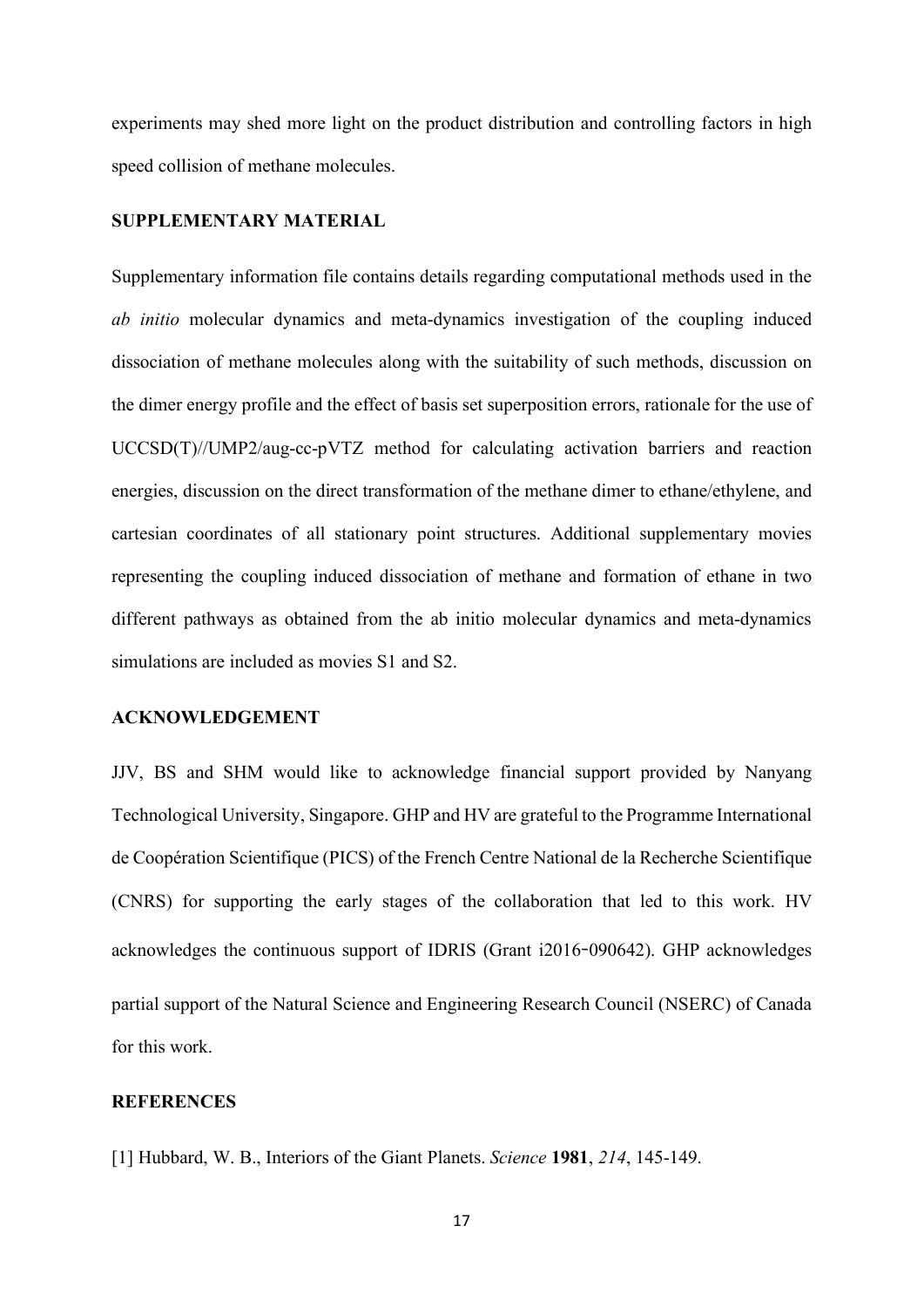[2] El-Kader, M. S. A.; Maroulis, G., New Insights into Collision-Induced Rototranslational Absorption and Scattering Spectra of Gaseous Methane at Different Temperatures. *J. Mol. Spectrosc.* **2012**, *281*, 28-39.

[3] BP Statistical Review of World Energy June 2017, British Petroleum, (www.bp.com/statisticalreview), 2017.

[4] Dawe, R. A.; Thomas, S., A Large Potential Methane Source - Natural Gas Hydrates. *Energy Sources, Part A* **2007**, *29*, 217-229.

[5] Lunsford, J. H., Catalytic Conversion of Methane to More Useful Chemicals and Fuels: A Challenge for the 21st Century. *Catal. Today* **2000**, *63*, 165-174.

[6] Juurlink, L. B. F.; Killelea, D. R.; Utz, A. L., State-Resolved Probes of Methane Dissociation Dynamics. *Prog. Surf. Sci.* **2009**, *84*, 69-134.

[7] Szczęśniak, M. M.; Chałasiński, G.; Cybulski, S. M.; Scheiner, S., Intermolecular Potential of the Methane Dimer and Trimer. *J. Chem. Phys.* **1990**, *93*, 4243-4253.

[8] Echeverría, J.; Aullón, G.; Danovich, D.; Shaik, S.; Alvarez, S., Dihydrogen Contacts in Alkanes Are Subtle but Not Faint. *Nat. Chem.* **2011**, *3*, 323-330.

[9] Chen, X. R.; Bai, Y. L.; Zhu, J.; Yang, X. D., Intermolecular Interaction Potentials of the Methane Dimer from the Local Density Approximation. *Phys. Rev. A: At., Mol., Opt. Phys.*  **2004**, *69*, 034701.

[10] Li, A. H. T.; Chao, S. D., Intermolecular Potentials of the Methane Dimer Calculated with Møller-Plesset Perturbation Theory and Density Functional Theory. *J. Chem. Phys.* **2006**, *125*, 094312.

[11] Li, A. H. T.; Chao, S. D., Interaction Energies of Dispersion-Bound Methane Dimer from Coupled Cluster Method at Complete Basis Set Limit. *J. Mol. Struct.: THEOCHEM* **2009**, *897*, 90-94.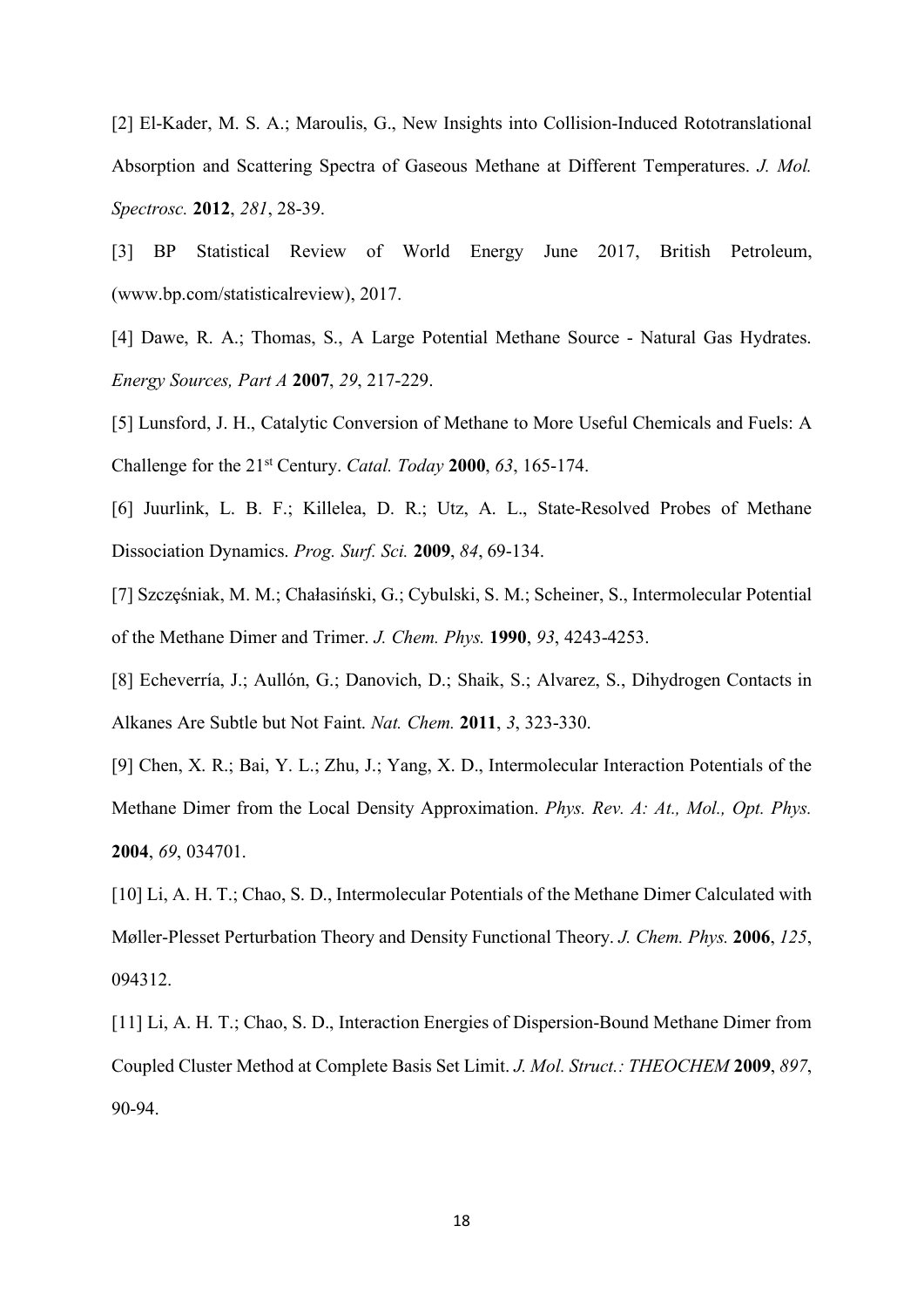[12] Chao, S. D.; Li, A. H. T., Comparative Performance of Exchange and Correlation Density Functionals in Determining Intermolecular Interaction Potentials of the Methane Dimer. *J. Phys. Chem. A* **2007**, *111*, 9586-9590.

[13] David Sherrill, C.; Takatani, T.; Hohenstein, E. G., An Assessment of Theoretical Methods for Nonbonded Interactions: Comparison to Complete Basis Set Limit Coupled-Cluster Potential Energy Curves for the Benzene Dimer, the Methane Dimer, Benzene-Methane, and Benzene-H2S. *J. Phys. Chem. A* **2009**, *113*, 10146-10159.

[14] Biller, M. J.; Mecozzi, S., A High Level Computational Study of the CH<sub>4</sub>/CF<sub>4</sub> Dimer: How Does It Compare with the CH4/CH4 and CF4/CF<sup>4</sup> Dimers? *Mol. Phys.* **2012**, *110*, 377- 387.

[15] Møller, C.; Plesset, M. S., Note on an Approximation Treatment for Many-Electron Systems. *Phys. Rev.* **1934**, *46*, 618-622.

[16] Jalkanen, J. P.; Pakkanen, T. A.; Yang, Y.; Rowley, R. L., Interaction Energy Surfaces of Small Hydrocarbon Molecules. *J. Chem. Phys.* **2003**, *118*, 5474-5483.

[17] Chattoraj, J.; Risthaus, T.; Rubner, O.; Heuer, A.; Grimme, S., A Multi-Scale Approach to Characterize Pure CH4, CF4, and CH4/CF4 Mixtures. *J. Chem. Phys.* **2015**, *142*, 164508.

[18] Benedetti, L. R.; Nguyen, J. H.; Caldwell, W. A.; Liu, H.; Kruger, M.; Jeanloz, R., Dissociation of CH4 at High Pressures and Temperatures: Diamond Formation in Giant Planet Interiors? *Science* **1999**, *286*, 100-102.

[19] Kolesnikov, A.; Kutcherov, V. G.; Goncharov, A. F., Methane-Derived Hydrocarbons Produced under Upper-Mantle Conditions. *Nat. Geosci.* **2009**, *2*, 566-570.

[20] Spanua, L.; Donadio, D.; Hohl, D.; Schwegler, E.; Galli, G., Stability of Hydrocarbons at Deep Earth Pressures and Temperatures. *Proc. Nat. Acad. Sci. USA* **2011**, *108*, 6843-6846.

[21] Holmen, A.; Olsvik, O.; Rokstad, O. A., Pyrolysis of Natural Gas: Chemistry and Process Concepts. *Fuel Process. Technol.* **1995**, *42*, 249-267.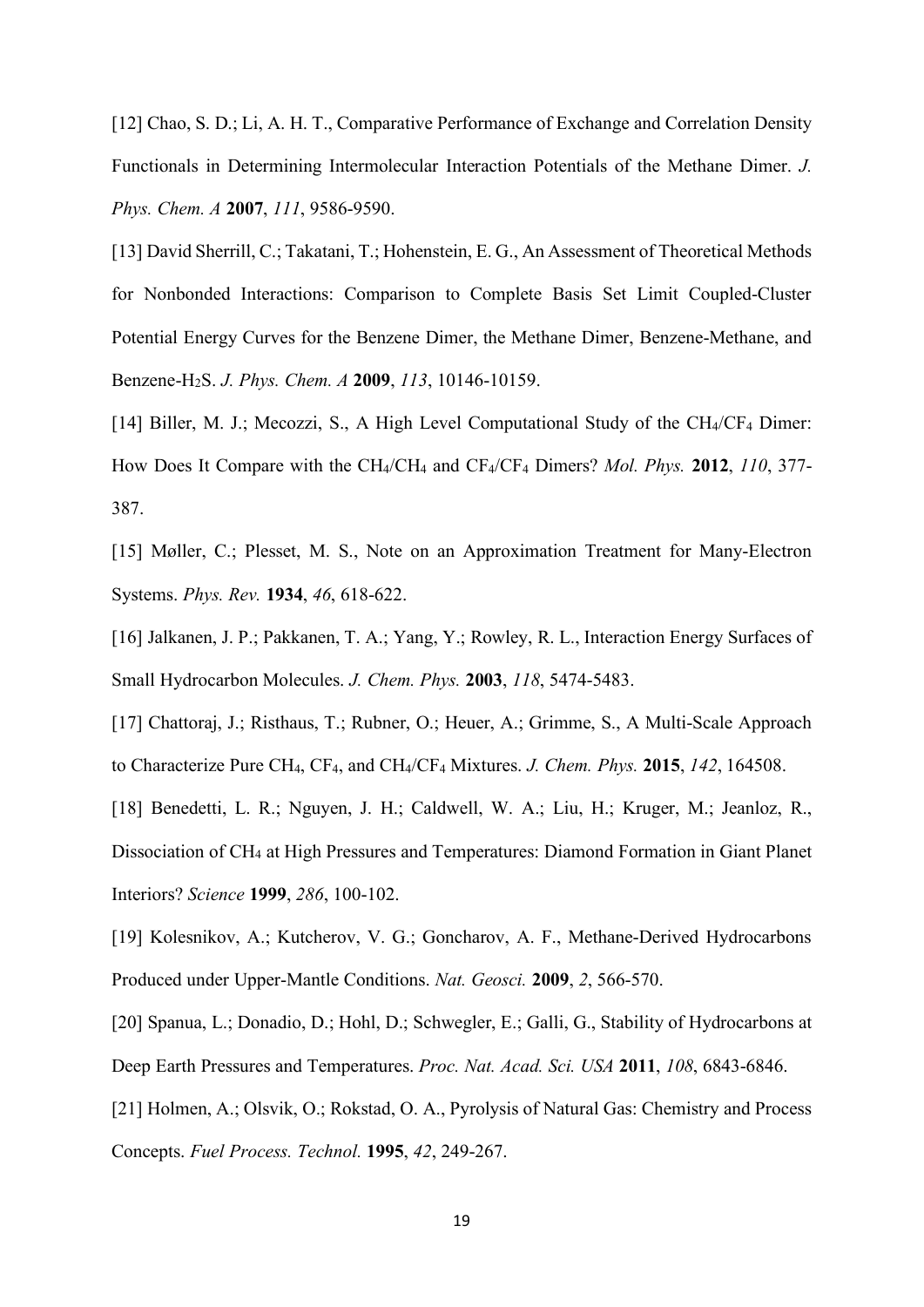[22] Dunning Jr, T. H., Gaussian Basis Sets for Use in Correlated Molecular Calculations. I. The Atoms Boron through Neon and Hydrogen. *J. Chem. Phys.* **1989**, *90*, 1007-1023.

[23] Gaussian 09, Revision D.01, Frisch, M. J.; Trucks, G. W.; Schlegel, H. B.; Scuseria, G. E.; Robb, M. A.; Cheeseman, J. R.; Scalmani, G.; Barone, V.; Mennucci, B.; Petersson, G. A.; *et al.*, *Gaussian, Inc., Wallingford CT,* **2009**.

[24] Boys, S. F.; Bernardi, F., The Calculation of Small Molecular Interactions by the Differences of Separate Total Energies. Some Procedures with Reduced Errors. *Mol. Phys.*  **1970**, *19*, 553-566.

[25] GaussView 05, v.5.0.9, Dennington;, R.; Keith;, T.; Millam, J., *Semichem Inc., Shawnee Mission, KS,* **2009**.

[26] Sherrill, C. D.; Dutta, A.; Abrams, M. L.; Sears, J. S., Bond Breaking in Quantum Chemistry: A Comparison of Single- and Multi-Reference Methods. In *Electron Correlation Methodology*, American Chemical Society: 2007; Vol. 958, pp 75-88.

[27] Hellmann, R.; Bich, E.; Vogel, E., Ab Initio Intermolecular Potential Energy Surface and Second Pressure Virial Coefficients of Methane. *J. Chem. Phys.* **2008**, *128*, 214303.

[28] Lee, T. J.; Taylor, P. R., A Diagnostic for Determining the Quality of Single-Reference Electron Correlation Methods. *Int. J. Quantum Chem.* **1989**, *36*, 199-207

[29] Ruscic, B., Active Thermochemical Tables: Sequential Bond Dissociation Enthalpies of Methane, Ethane, and Methanol and the Related Thermochemistry. *J. Phys. Chem. A* **2015**, *119*, 7810-7837.

[30] Kondrat'Ev, V. N., Chapter 5 - Unimolecular and Termolecular Reactions in *Chemical Kinetics of Gas Reactions*, Pergamon: 1964; pp 283-345.

[31] Van Zeist, W. J.; Bickelhaupt, F. M., The Activation Strain Model of Chemical Reactivity. *Org. Biomol. Chem.* **2010**, *8*, 3118-3127.